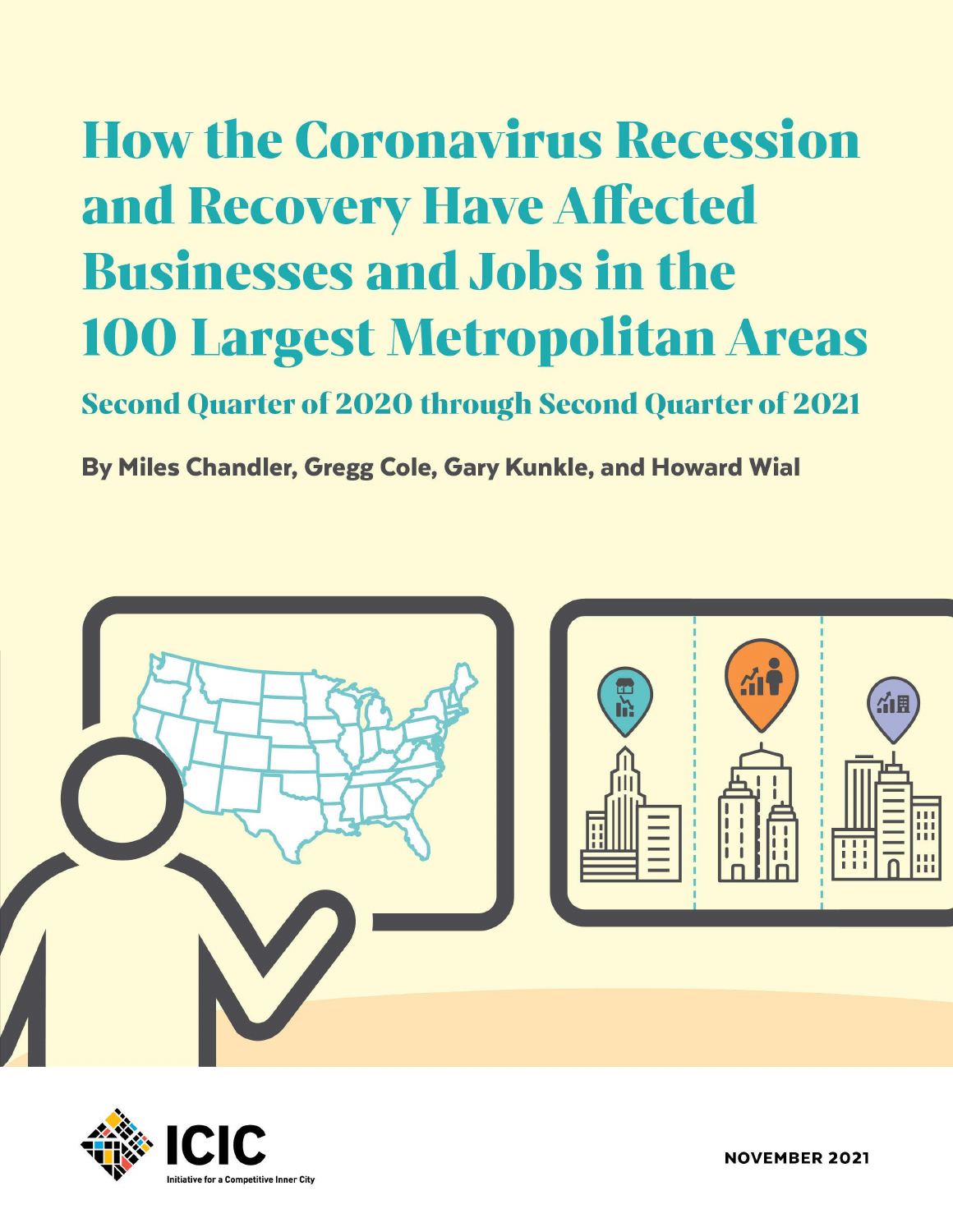Howard Wial is Senior Vice President and Director of Research at the Initiative for a Competitive Inner City, where Miles Chandler is a research analyst. Gary Kunkle is Senior Research Fellow at the Business Dynamics Research Consortium (BDRC) at the University of Wisconsin, where Gregg Cole is Director of Research and Technology.

#### **Acknowledgments**

This work was funded by the Ewing Marion Kauffman Foundation. The contents of this publication are solely the responsibility of the Initiative for a Competitive Inner City.

The Business Dynamics Research Consortium: a project of the University of Wisconsin System, Institute for Business and Entrepreneurship, provided the Your-economy Time Series (YTS) data used for this report. Data Axle is the provider of the Licensed Database used to create the Your-economy Time Series (YTS). This research was authorized to use YTS through the Business Dynamics Research Consortium (BDRC) by the UW System's Institute for Business and Entrepreneurship.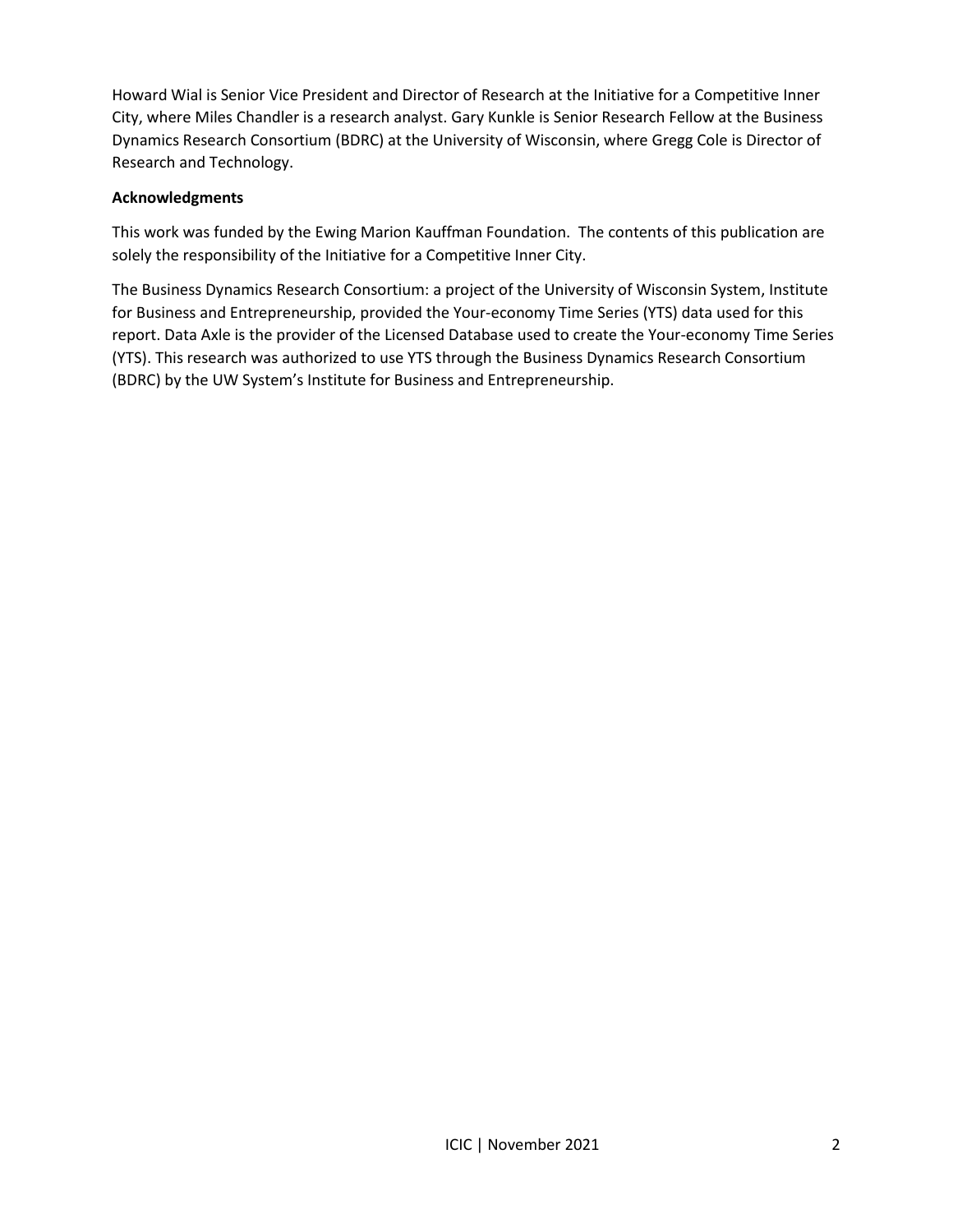#### **Summary**

This report summarizes our analysis of the most detailed and comprehensive information about what has happened to businesses and jobs in the nation's 100 largest metropolitan areas from the start of the coronavirus pandemic in the second quarter of 2020 through the second quarter of 2021. Our analysis of Your-economy Time Series data shows that:

- **■** In the top 100 metro areas as a whole, the number of jobs has recovered more strongly than the number of businesses since the beginning of the pandemic. In the second quarter of 2021, the top 100 metro areas had 91 percent of their pre-pandemic employment but only 85 percent of their businesses.
- **■** In general, smaller businesses suffered far greater percentage job losses than larger businesses. In the second quarter of 2021, businesses with one to four employees had only 81 percent of the jobs they had at the start of the pandemic, while those with 100 or more employees had 95 percent. However, small- and medium-sized businesses began to recover employment in the most recent quarter while larger businesses continued to lose jobs.
- Black- and Hispanic/Latino-owned businesses lost a greater proportion of their employment than white-owned businesses. In the second quarter of 2021, Black-owned businesses and businesses owned by Hispanics or Latinos each had 93 percent of the jobs they had when the pandemic began, while white-owned businesses had 96 percent. However, the number of Blackowned businesses recovered more strongly than the number of white-owned businesses.
- [Under-resourced communities](https://icic.org/wp-content/uploads/2020/10/The-New-Face-of_Under-Resourced-Communities.pdf) (heavily populated urban and suburban areas of concentrated poverty and low income) recovered to 91 percent of their pre-crisis job level in the second quarter of this year, only slightly more than other parts of their metropolitan areas, which recovered to 90 percent.
- **EXECT** Among key industries, accommodation and food services (including hotels, restaurants, and similar businesses), retail, and manufacturing were proportionately hardest hit by job losses since the start of the pandemic, while healthcare was impacted least. In the most recent quarter, jobs in construction rebounded most strongly.
- **■** Among the top 100 metros, Colorado Springs, CO, regained the highest percentage of its employment at the start of the pandemic in both the metro area as a whole and its underresourced communities. In the second quarter of 2021, the entire metro area had 99.8 percent of the jobs it had in the second quarter of 2020 and its under-resourced communities had 119 percent.
- **■** Miami-Fort Lauderdale-West Palm Beach, FL, regained the least employment both for the metro area as a whole and among small businesses with one to four employees. In the second quarter of 2021, the entire metro area had just 86 percent of the jobs it had in the second quarter of 2020 and the one- to four-employee small businesses in its under-resourced communities had only 75 percent.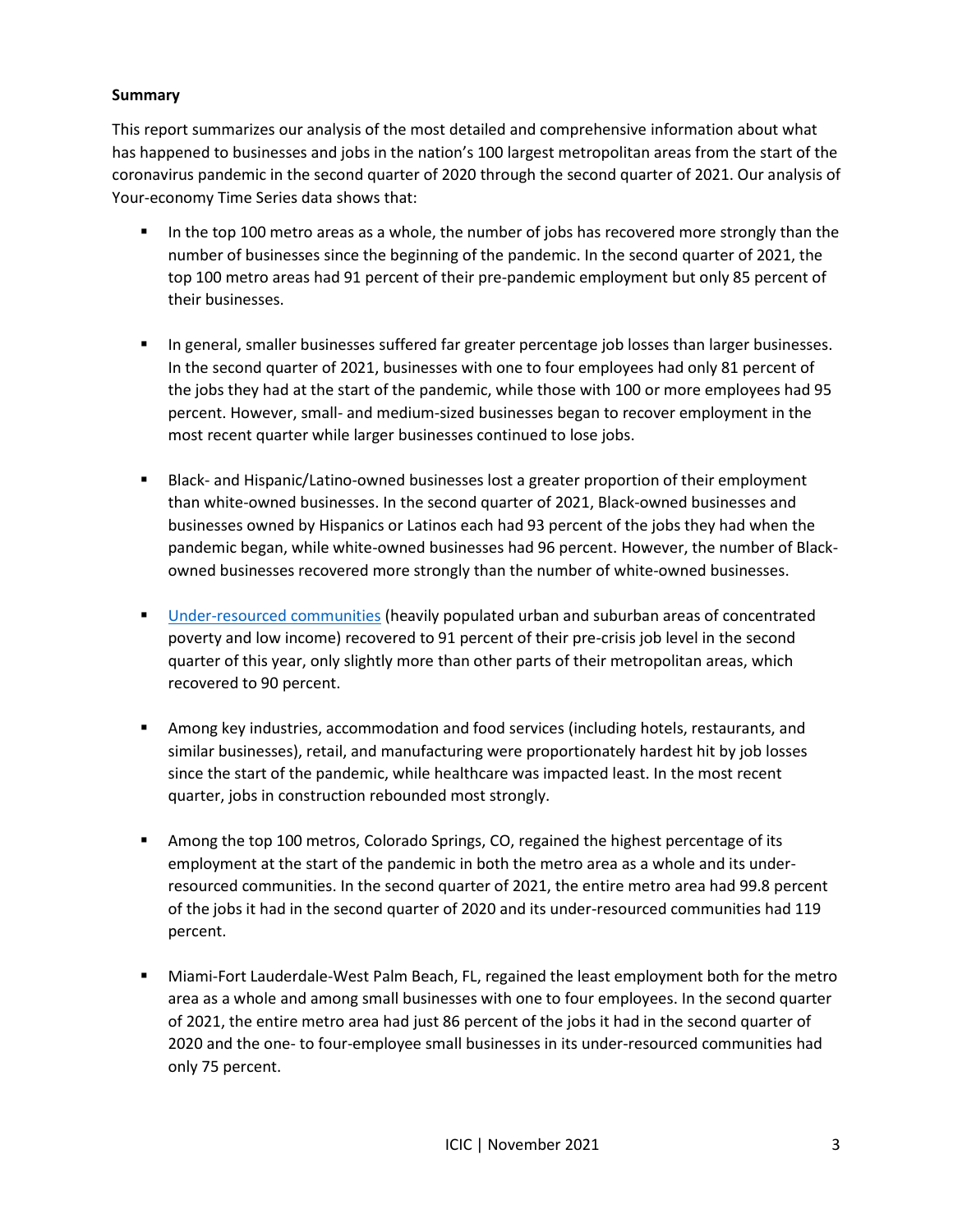**■** The Metro Focus section of this report drills down more deeply into the Miami metro area. Although Miami suffered a very large percentage drop in employment since the start of the pandemic, its recovery in the second quarter of 2021 was much stronger than for the top 100 metros as a whole. This is partly due to recovery among the Hispanic- or Latino-owned businesses and small businesses in Miami's under-resourced communities.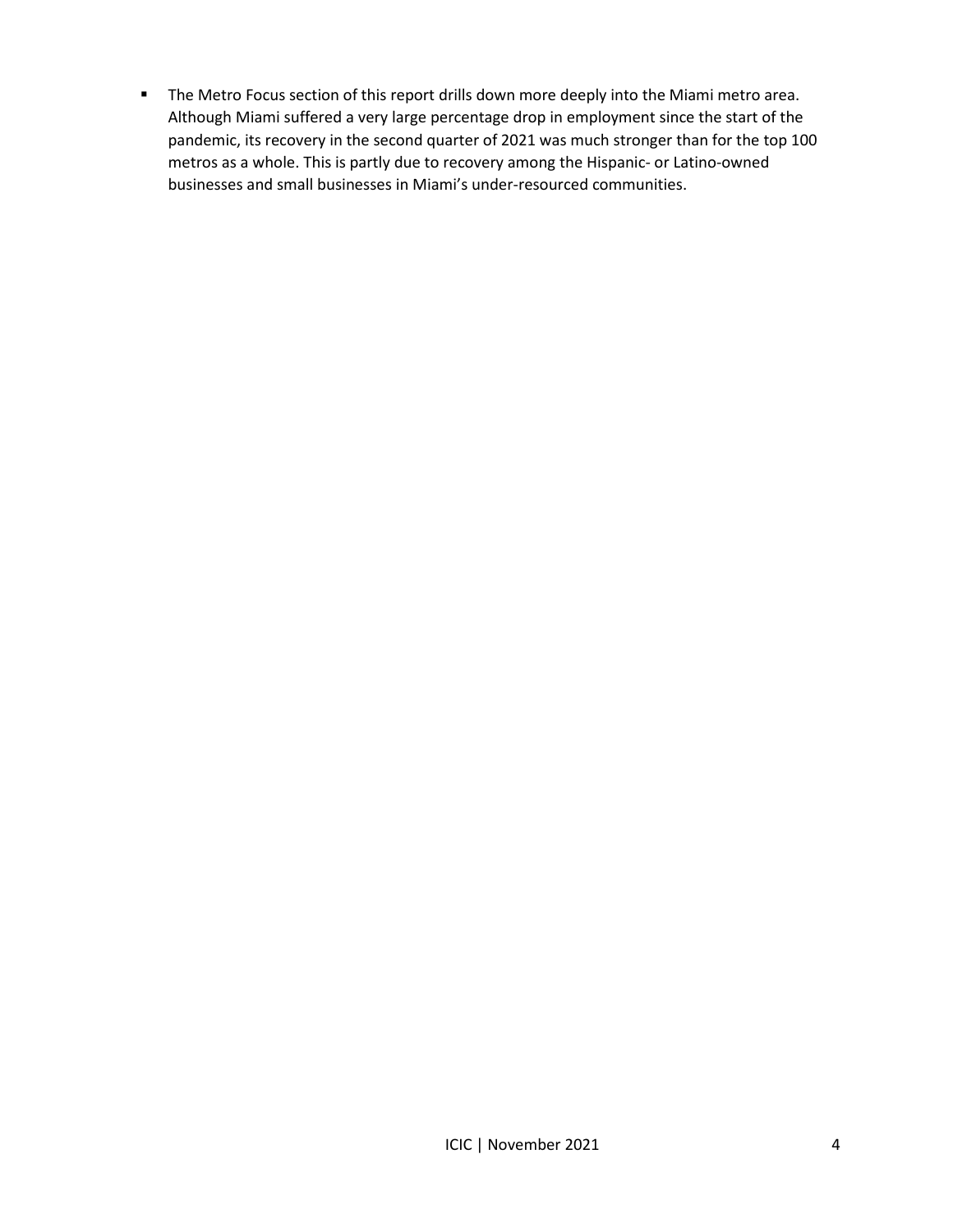#### **Introduction**

This report, the first of four quarterly reports, summarizes the key findings of our analysis of the most detailed and comprehensive information about what has happened to businesses and jobs in the nation's 100 largest metropolitan areas during the coronavirus recession and recovery. It tracks changes in the numbers of businesses<sup>1</sup> and jobs for metro areas as a whole. It also provides more specific detail on small, medium-sized, and large businesses; Black-owned and Hispanic- or Latino-owned businesses, [under-resourced communities](https://icic.org/wp-content/uploads/2020/10/The-New-Face-of_Under-Resourced-Communities.pdf) (heavily populated urban and suburban areas of concentrated poverty and low income) and non-under-resourced communities, and major industries.

A [data dashboard](http://youreconomy.org/topmetrorecoverytracker) accompanies the report. The dashboard provides detailed, customized information about each of the above business categories for each of the top 100 metros. If you are interested in what has happened to jobs or businesses in a specific business category within a specific metro area, please see th[e dashboard.](http://youreconomy.org/topmetrorecoverytracker)

The report and dashboard will be useful tools for policymakers, small business assistance providers, community and economic development professionals, community foundations, researchers, and others who want to know how the recession and recovery have affected businesses and jobs in their metropolitan areas and how they can best target assistance to the businesses and locations that need it most.

Because changes in the number of businesses are generally very similar to changes in employment, the report emphasizes changes in employment and highlights changes in the number of business only where they differ notably from changes in employment. Detailed information about changes in the number of businesses is available on the [dashboard.](http://youreconomy.org/topmetrorecoverytracker) Because U.S. employment reached its peak in the second quarter of 2020, prior to the onset of the pandemic's economic impacts, we show employment and businesses in each quarter as a percent of their levels in that quarter. 2 For more information about our methodology, see the methodology section at the end of the report.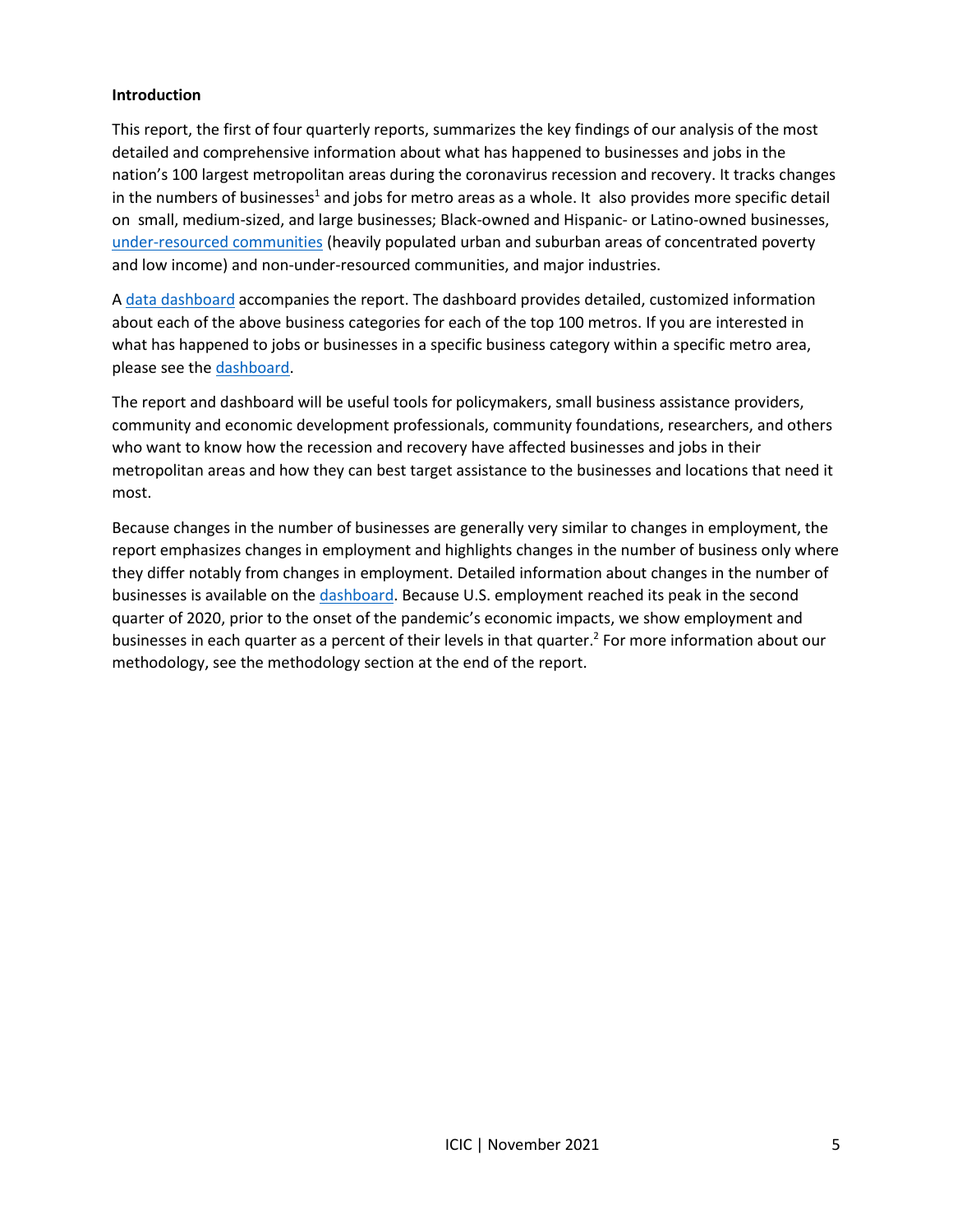#### **Top 100 Metros Overview: Jobs Recovered More Than Businesses**

Since the beginning of the COVID-19 pandemic, the top 100 metro areas recovered a larger share of their jobs than of their businesses. By the second quarter of 2021, the top 100 metros retained 91 percent of the jobs but only 85 percent of the businesses they had when the pandemic began in the second quarter of 2020. During the second quarter of 2021, however, the number of businesses grew more rapidly than the number of jobs.



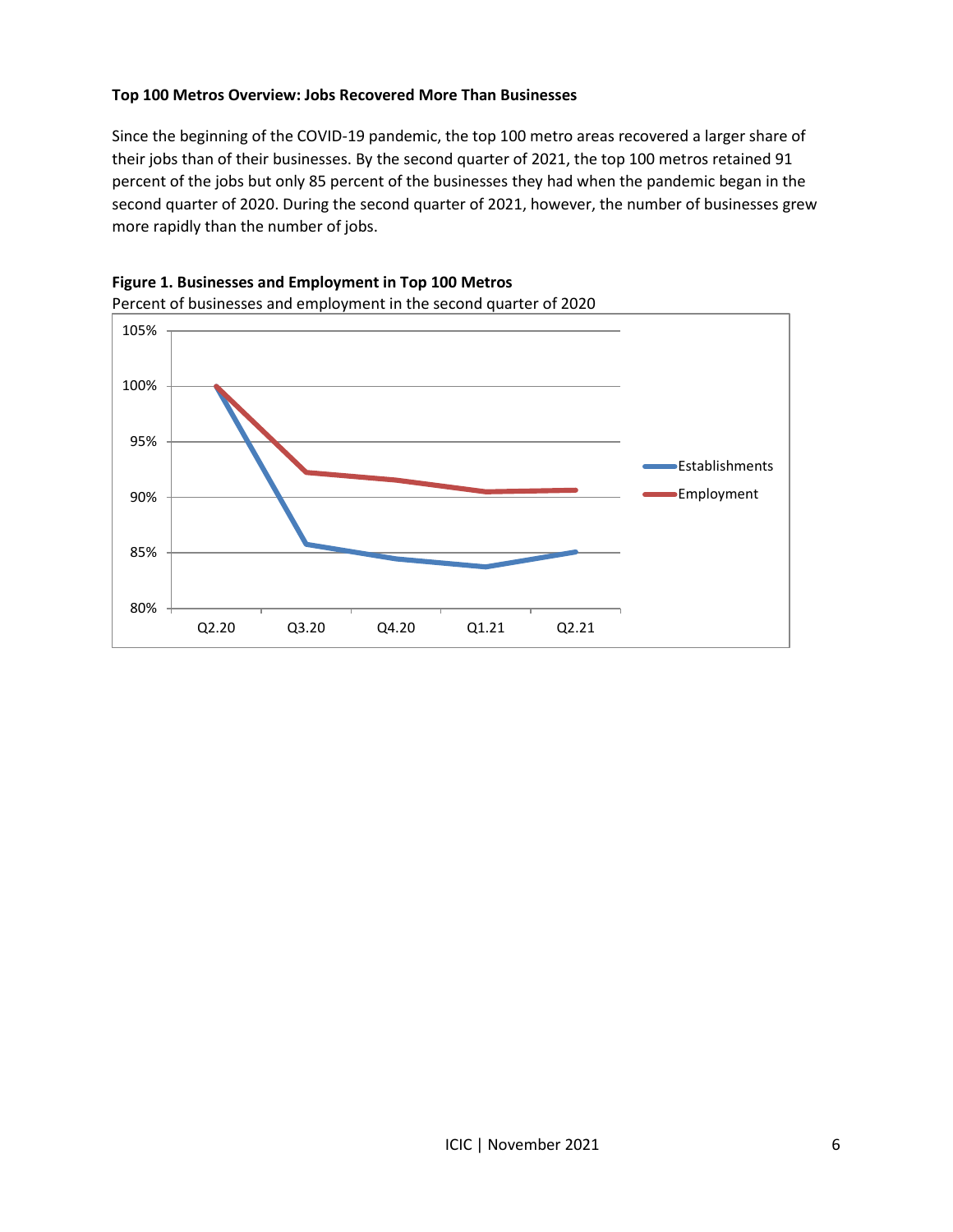## **Business Size: Small Businesses Hit Harder Than Larger Ones**

Within the top 100 metros, small businesses suffered much greater job losses since the beginning of the pandemic than mid-sized and larger businesses. From the second quarter of 2020 to the second quarter of 2021, employment at businesses with one to four employees fell to 81 percent of its level at the beginning of the pandemic. In contrast, employment among businesses with 100 employees or more only declined to 95 percent of its level at the beginning of the pandemic.

However, during the most recent quarter covered by this report, these trends reversed. During the second quarter of 2021, smaller businesses with fewer than 50 employees began to recover their employment losses, while larger businesses continued to lose jobs. In general, the smaller the size category the greater the employment recovery during the second quarter.





The number of businesses showed the same general pattern as the number of jobs. The number of businesses in the smallest size category fell by the largest percentage from the second quarter of 2020 to the second quarter of 2021 and business losses in other size categories were proportionally smaller for larger businesses. The business retention percentages in each business size category were very close to the job retention percentages. For details, see our data [dashboard.](http://youreconomy.org/topmetrorecoverytracker)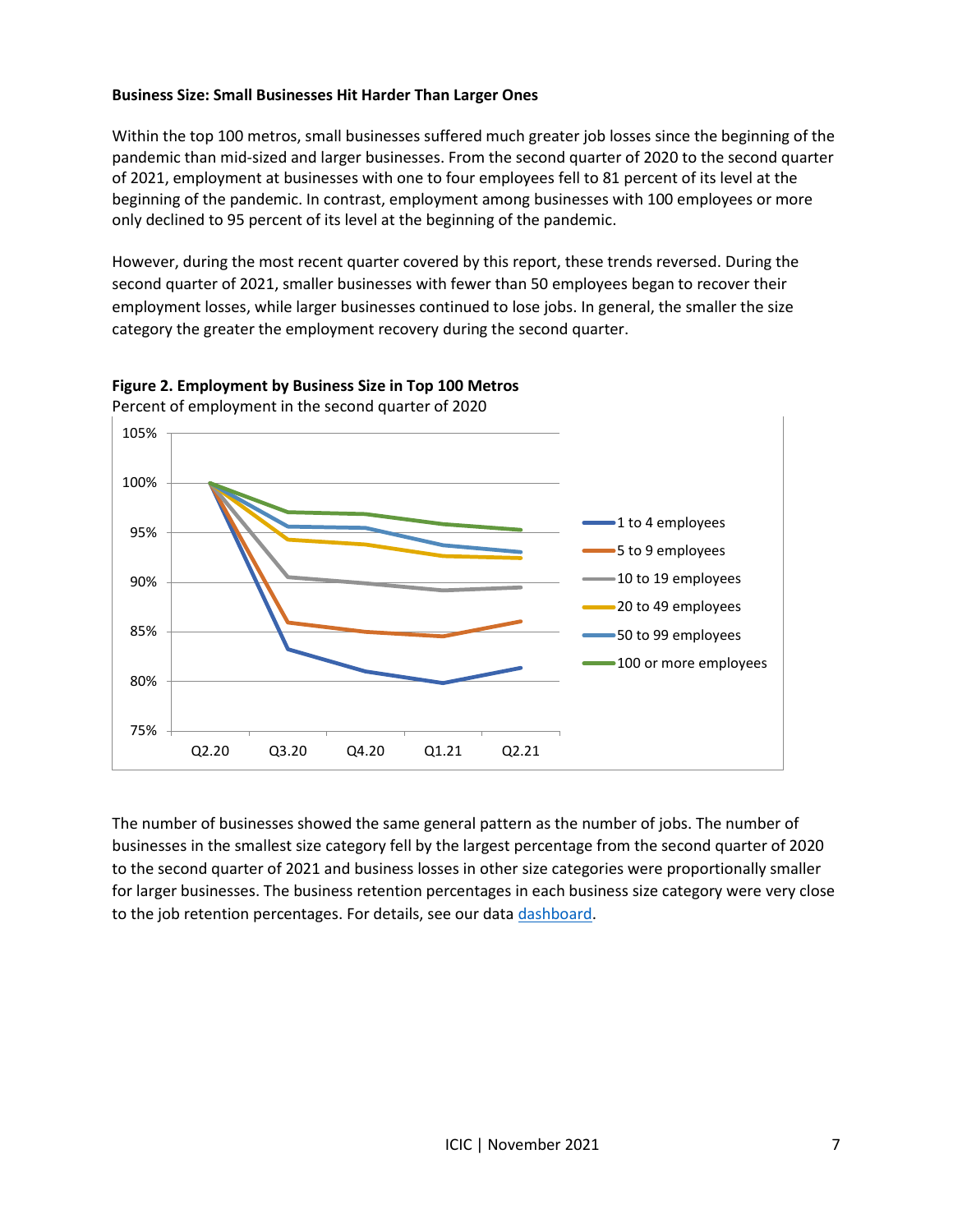# **Race and Ethnicity: Jobs in Black- and Hispanic/Latino-Owned Businesses Hit Harder Than Those in White-Owned Businesses but the Number of Black-Owned Businesses Rebounded Strongly**

Businesses owned by Blacks and those owned by Hispanics or Latinos suffered steeper job losses during the first full quarter of the pandemic (the third quarter of 2020) than white-owned businesses. In the second quarter of 2021, Black-owned businesses and businesses owned by Hispanics or Latinos each had 93 percent of the jobs they had in the second quarter of 2020, while businesses owned by whites had 96 percent. However, in the first two quarters of 2021, Black- and Hispanic/Latino-owned businesses regained jobs more rapidly than white-owned businesses.



**Figure 3. Employment in Black-, Hispanic- or Latino-, and White-Owned Businesses in Top 100 Metros** Percent of employment in the second quarter of 2020

Changes in the number of businesses tell a different story for Black-owned businesses. The strong recovery of Black-owned businesses in the second quarter of 2021 resulted in proportionally smaller losses for that group than for white-owned businesses since the beginning of the pandemic. The number of Black-owned businesses in the second quarter of 2021 was 92 percent of its level in the second quarter of 2020, while the number of white-owned businesses was 91 percent of its second quarter 2020 level. The recovery for Hispanic- or Latino-owned businesses was less robust than for Black- or white-owned businesses; the number of Hispanic- or Latino-owned businesses in the second quarter of 2021 was 88 percent of its level at the beginning of the pandemic.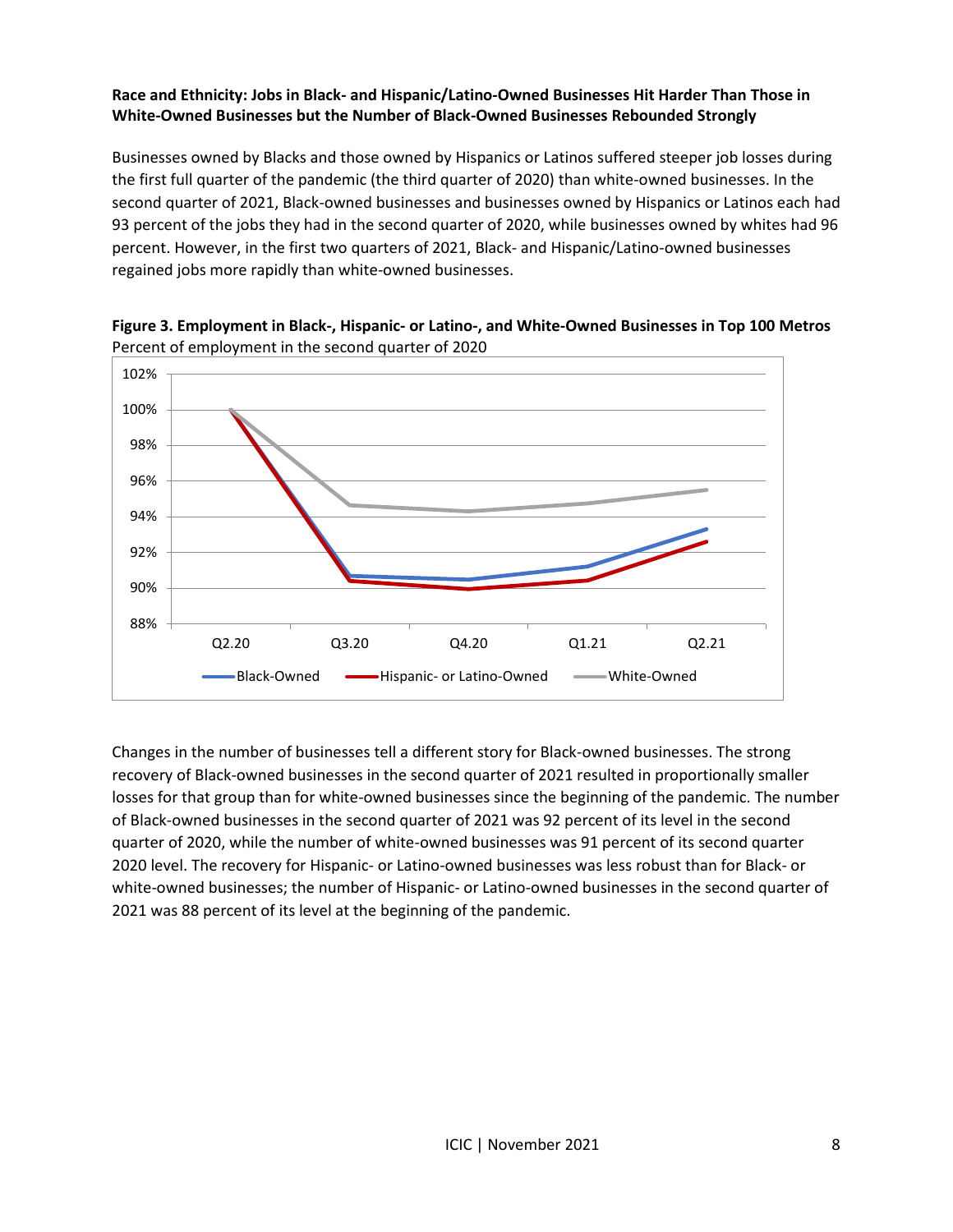

**Figure 4. Numbers of Black-, Hispanic- or Latino-, and White-Owned Businesses in Top 100 Metros** Percent of businesses in the second quarter of 2020

Complete information about job and business trends for Black-owned, Hispanic- or Latino-owned, whiteowned, and Asian- and Pacific Islander-owned businesses in each metro area is available on the [dashboard.](http://youreconomy.org/topmetrorecoverytracker)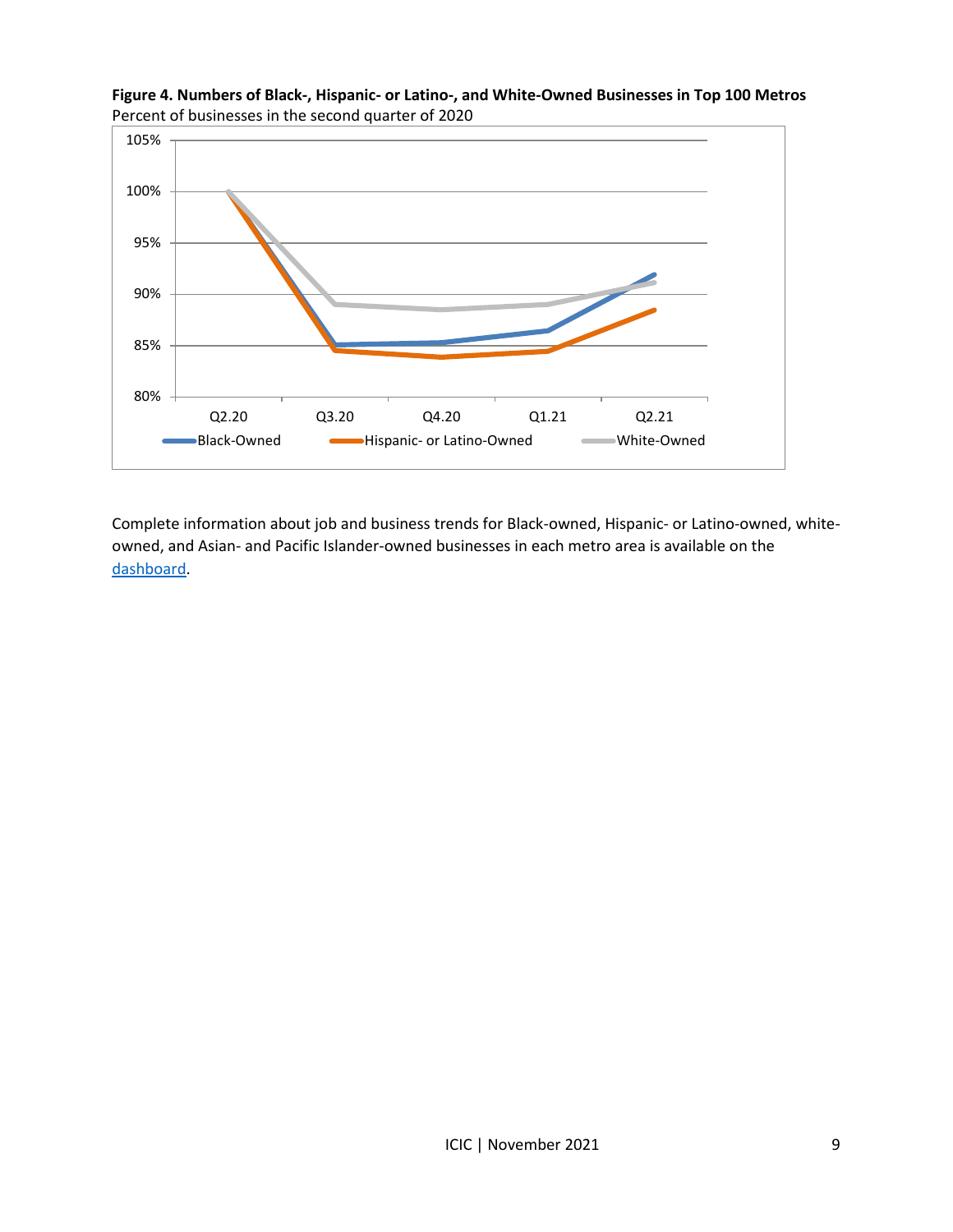# **Communities: Under-Resourced Communities Suffered Slightly Less Job Loss Than Other Parts of Their Metro Areas but Business Losses Were Virtually Identical**

Under-resourced communities (URCs) fared slightly better than other parts of their metro areas (OMAs) on employment recovery since the start of the pandemic. From the second quarter of 2020 through the second quarter of 2021, URCs retained a slightly higher proportion of their jobs (91 percent) than OMAs (90 percent). During the second quarter of 2021, URCs gained jobs at a faster rate than OMAs.

Although URCs collectively recovered jobs at a slightly higher rate than OMAs, the strength of the jobs recovery varied considerably among URCs in individual metro areas. For example, the URCs in Fresno retained only 82 percent of their jobs and those in Indianapolis retained only 86 percent. At the other extreme, the URCs in Colorado Springs and Harrisburg had more jobs in the second quarter of 2021 than a year earlier. Colorado Springs' URCs recovered 119 percent of their jobs and Harrisburg's recovered 102 percent. Detailed information about the recovery in each URC and OMA is available on the [dashboard.](http://youreconomy.org/topmetrorecoverytracker)

# **Figure 5. Employment in Under Resourced Communities (URC) Compared with Other Parts of Their Metro Areas (OMA) in Top 100 Metros**



Percent of employment in the second quarter of 2020

For businesses, the recovery gap between URCs and OMAs was virtually nonexistent. Throughout the pandemic, the number of businesses in the second quarter of 2021 as a percentage of the number at the start of the pandemic differed by less than a percentage point between URCs and OMAs.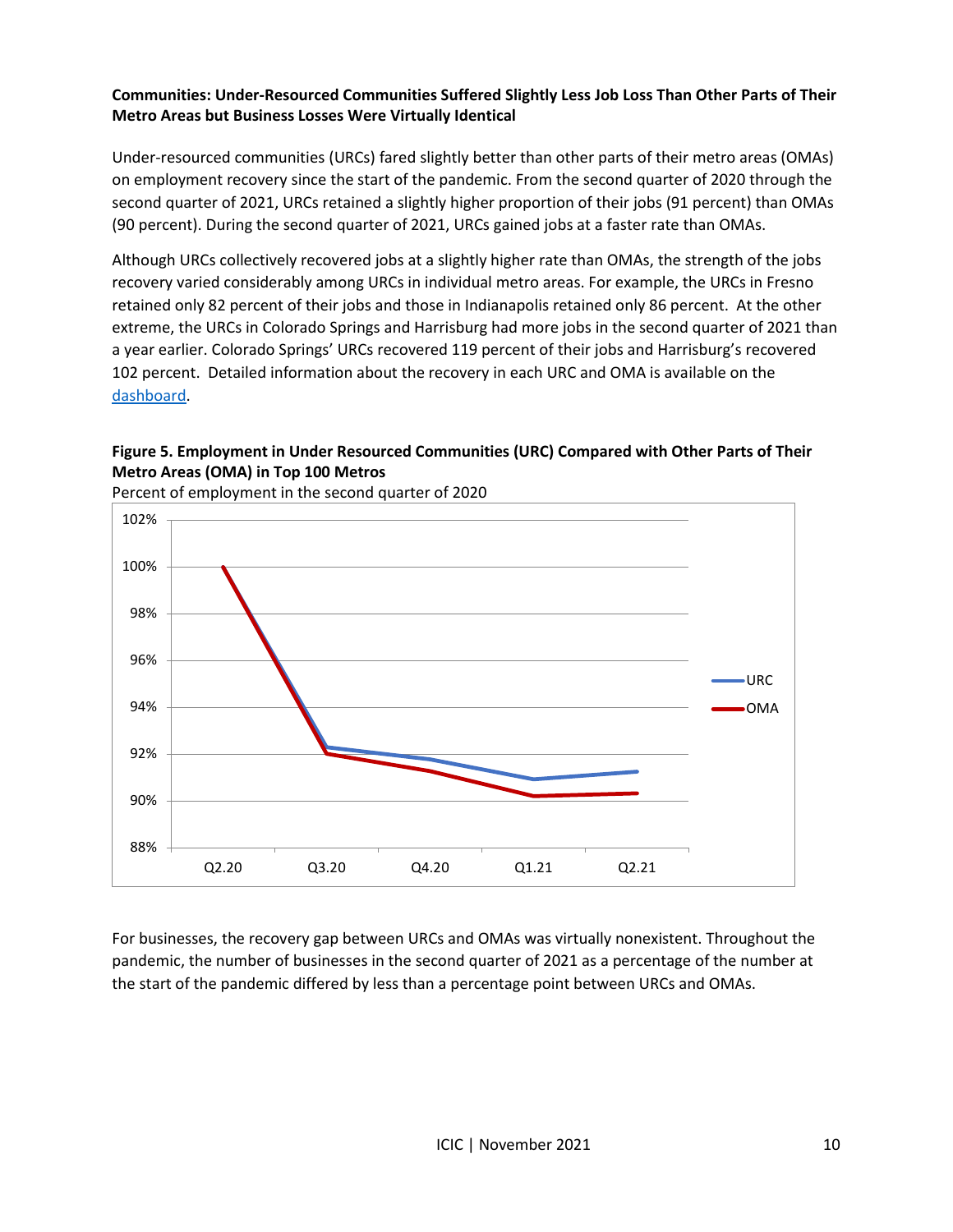# **Figure 6. Businesses in Under Resourced Communities (URC) Compared with Other Parts of Their Metro Areas (OMA) in Top 100 Metros**



Percent of businesses in the second quarter of 2020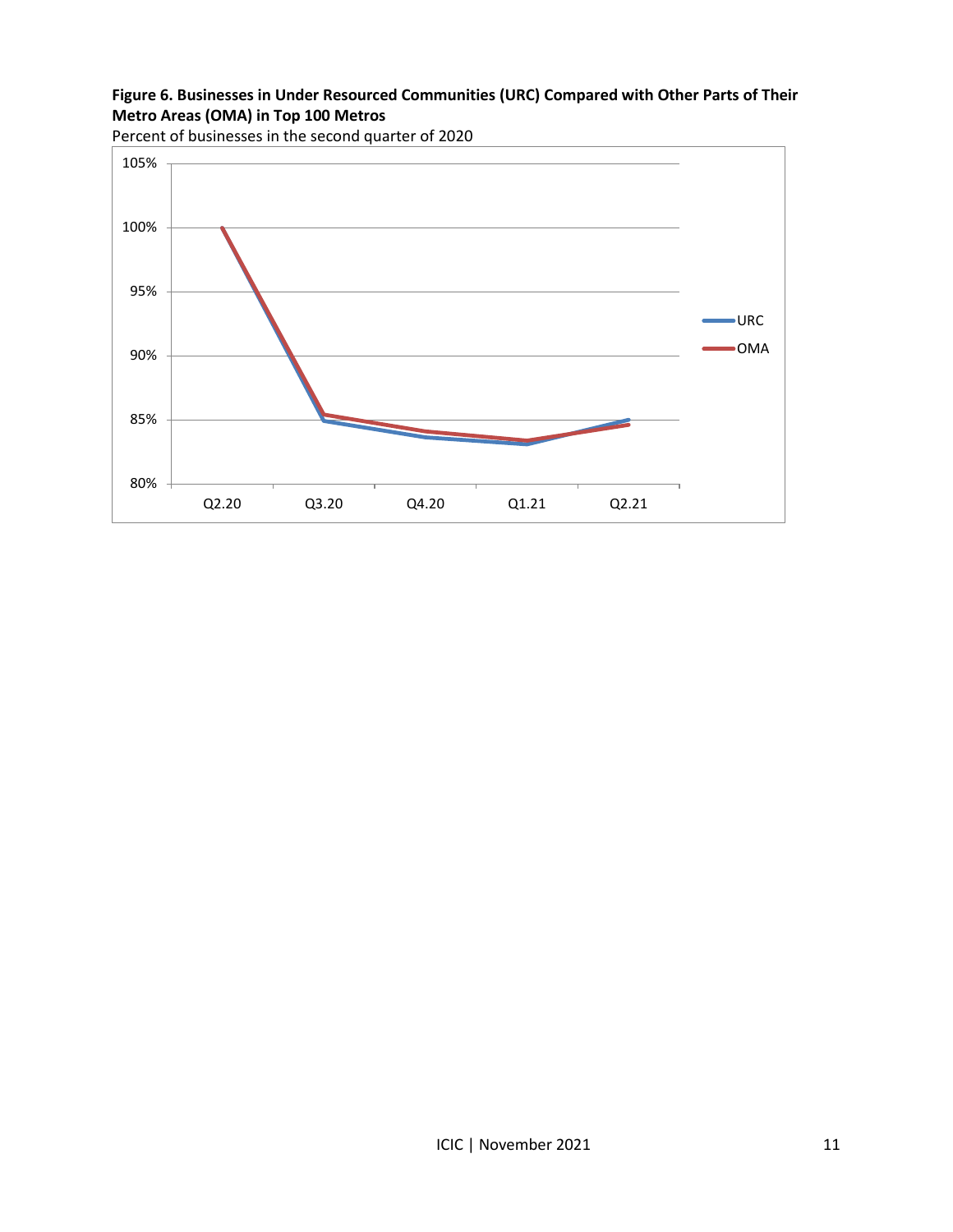# **Industries: Jobs in Accommodation and Food Services Continue to Lag**

Every industry suffered job losses since the start of the pandemic. Within prominent industries of the top 100 metros, the accommodation and food services industry, which includes hotels, restaurants, and similar businesses,<sup>3</sup> suffered most, with employment dropping to 86 percent of its pre-crisis levels. The healthcare industry suffered least, with employment falling only to 94 percent of its total in the second quarter of 2020.

During the second quarter of 2021, employment levels rose strongly in the construction industry and there was some improvement in accommodation and food services and healthcare. Employment continued to fall in the entertainment, manufacturing, and retail industries.



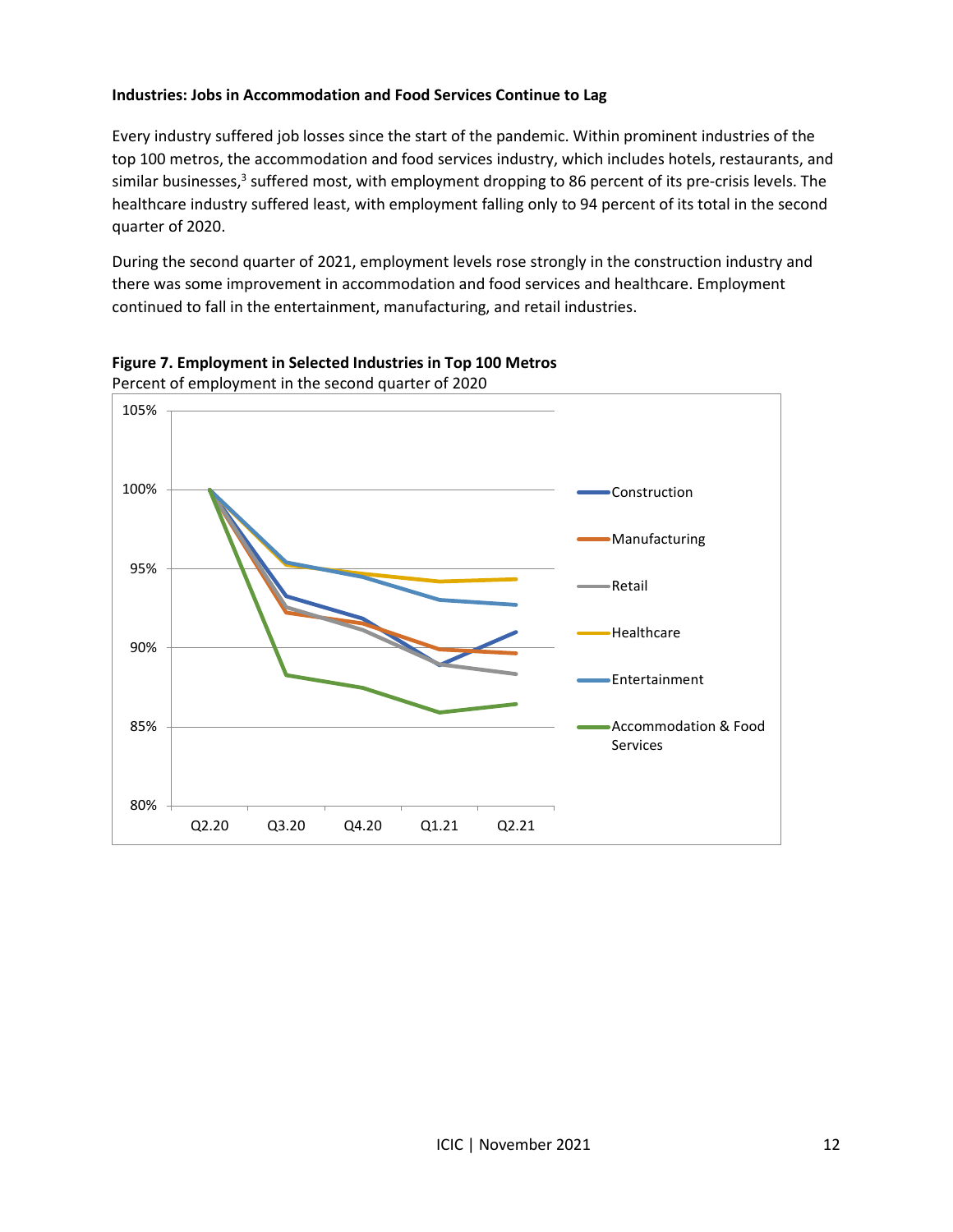#### **Top 100 Metro Rankings**

Although all metros lost employment from the beginning of the pandemic through the most recent quarter, they did not suffer equally. For example, by the second quarter of 2021, total employment in Colorado Springs was 99.8 percent of its level in the second quarter of 2020, representing a loss of just 548 jobs. In contrast, employment in Miami was only 86 percent of its level at the beginning of the pandemic—a loss of 494,036 jobs.

The following tables rank the top 100 metros by their percent change in employment from the second quarter of 2020 to the second quarter of 2021. These rankings are based on job changes for each metro area as a whole and for each metro area's under-resourced communities, small businesses with one to four employees, and Black- and Hispanic/Latino-owned businesses. Rankings based on percent changes allow for comparison across metros of various sizes and compositions. For comparative purposes, we divide the 100 metros into groups of 25 based on their percentage job recovery, with metro areas that recovered the greatest percentage of their pre-crisis jobs ranking in the top 25 and those that recovered the smallest percentage ranking in the bottom 25.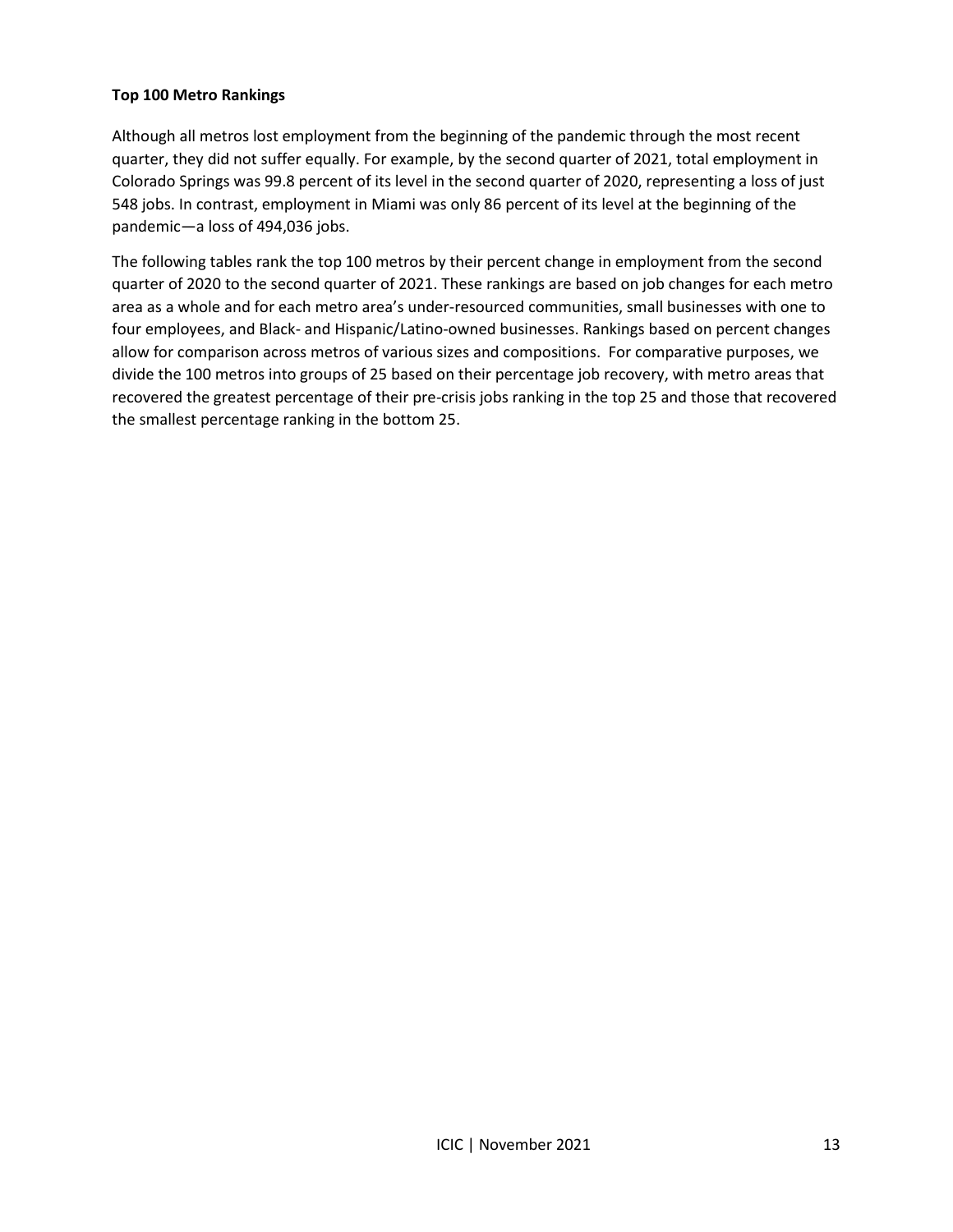# **Table 1. Total Metro Area Rankings on Employment Improvement, Second Quarter 2020 to Second Quarter 2021**

| Rank           | Top 25                                         | Rank | 3rd 25                                       |
|----------------|------------------------------------------------|------|----------------------------------------------|
| $\mathbf{1}$   | Colorado Springs, CO                           | 51   | Baton Rouge, LA                              |
| $\overline{2}$ | Albany-Schenectady-Troy, NY                    | 52   | Albuquerque, NM                              |
| 3              | Provo-Orem, UT                                 | 53   | Worcester, MA-CT                             |
| 4              | Ogden-Clearfield, UT                           | 54   | Chicago-Naperville-Elgin, IL-IN-WI           |
| 5              | Virginia Beach-Norfolk-Newport News, VA-NC     | 55   | Charleston-North Charleston, SC              |
| 6              | Lakeland-Winter Haven, FL                      | 56   | Cincinnati, OH-KY-IN                         |
| 7              | Spokane-Spokane Valley, WA                     | 57   | Columbia, SC                                 |
| 8              | Richmond, VA                                   | 58   | Seattle-Tacoma-Bellevue, WA                  |
| 9              | Phoenix-Mesa-Scottsdale, AZ                    | 59   | Deltona-Daytona Beach-Ormond Beach, FL       |
| 10             | Harrisburg-Carlisle, PA                        | 60   | McAllen-Edinburg-Mission, TX                 |
| 11             | Akron, OH                                      | 61   | Milwaukee-Waukesha-West Allis, WI            |
| 12             | Allentown-Bethlehem-Easton, PA-NJ              | 62   | Riverside-San Bernardino-Ontario, CA         |
| 13             | Portland-Vancouver-Hillsboro, OR-WA            | 63   | Tulsa, OK                                    |
| 14             | Nashville-Davidson--Murfreesboro--Franklin, TN | 64   | Oxnard-Thousand Oaks-Ventura, CA             |
| 15             | Cleveland-Elyria, OH                           | 65   | <b>Cape Coral-Fort Myers, FL</b>             |
| 16             | Bridgeport-Stamford-Norwalk, CT                | 66   | Des Moines-West Des Moines, IA               |
| 17             | Greenville-Anderson-Mauldin, SC                | 67   | Houston-The Woodlands-Sugar Land, TX         |
| 18             | Madison, WI                                    | 68   | Dayton, OH                                   |
| 19             | Scranton--Wilkes-Barre--Hazleton, PA           | 69   | Jacksonville, FL                             |
| 20             | Wichita, KS                                    | 70   | Knoxville, TN                                |
| 21             | Springfield, MA                                | 71   | Tampa-St. Petersburg-Clearwater, FL          |
| 22             | Greensboro-High Point, NC                      | 72   | Kansas City, MO-KS                           |
| 23             | Bakersfield, CA                                | 73   | Sacramento--Roseville--Arden-Arcade, CA      |
| 24             | Philadelphia-Camden-Wilmington, PA-NJ-DE-MD    | 74   | North Port-Sarasota-Bradenton, FL            |
| 25             | Winston-Salem, NC                              | 75   | Atlanta-Sandy Springs-Roswell, GA            |
|                | 2nd 25                                         |      | <b>Bottom 25</b>                             |
| 26             | Indianapolis-Carmel-Anderson, IN               | 76   | Memphis, TN-MS-AR                            |
| 27             | Buffalo-Cheektowaga-Niagara Falls, NY          | 77   | Jackson, MS                                  |
| 28             | Providence-Warwick, RI-MA                      | 78   | Urban Honolulu, HI                           |
| 29             | Las Vegas-Henderson-Paradise, NV               | 79   | San Diego-Carlsbad, CA                       |
| 30             | Grand Rapids-Wyoming, MI                       | 80   | Orlando-Kissimmee-Sanford, FL                |
| 31             | San Antonio-New Braunfels, TX                  | 81   | Dallas-Fort Worth-Arlington, TX              |
| 32             | Buffalo-Cheektowaga-Niagara Falls, NY          | 82   | Baltimore-Columbia-Towson, MD                |
| 33             | Boise City, ID                                 | 83   | Raleigh, NC                                  |
| 34             | Austin-Round Rock, TX                          | 84   | New Orleans-Metairie, LA                     |
| 35             | Oklahoma City, OK                              | 85   | New Haven-Milford, CT                        |
| 36             | Boston-Cambridge-Newton, MA-NH                 | 86   | Detroit-Warren-Dearborn, MI                  |
| 37             | Rochester, NY                                  | 87   | Palm Bay-Melbourne-Titusville, FL            |
| 38             | Denver-Aurora-Lakewood, CO                     | 88   | New York-Newark-Jersey City, NY-NJ-PA        |
| 39             | Toledo, OH                                     | 89   | Washington-Arlington-Alexandria, DC-VA-MD-WV |
| 40             | St. Louis, MO-IL                               | 90   | Los Angeles-Long Beach-Anaheim, CA           |
| 41             | Chattanooga, TN-GA                             | 91   | El Paso, TX                                  |
| 42             | Columbus, OH                                   | 92   | Stockton-Lodi, CA                            |
| 43             | Tucson, AZ                                     | 93   | Fresno, CA                                   |
| 44             | Syracuse, NY                                   | 94   | Charlotte-Concord-Gastonia, NC-SC            |
| 45             | Minneapolis-St. Paul-Bloomington, MN-WI        | 95   | Birmingham-Hoover, AL                        |
| 46             | Omaha-Council Bluffs, NE-IA                    | 96   | Durham-Chapel Hill, NC                       |
| 47             | Hartford-West Hartford-East Hartford, CT       | 97   | Pittsburgh, PA                               |
| 48             | Louisville/Jefferson County, KY-IN             | 98   | San Jose-Sunnyvale-Santa Clara, CA           |
| 49             | Salt Lake City, UT                             | 99   | San Francisco-Oakland-Hayward, CA            |
|                | Little Rock-North Little Rock-Conway, AR       | 100  | Miami-Fort Lauderdale-West Palm Beach, FL    |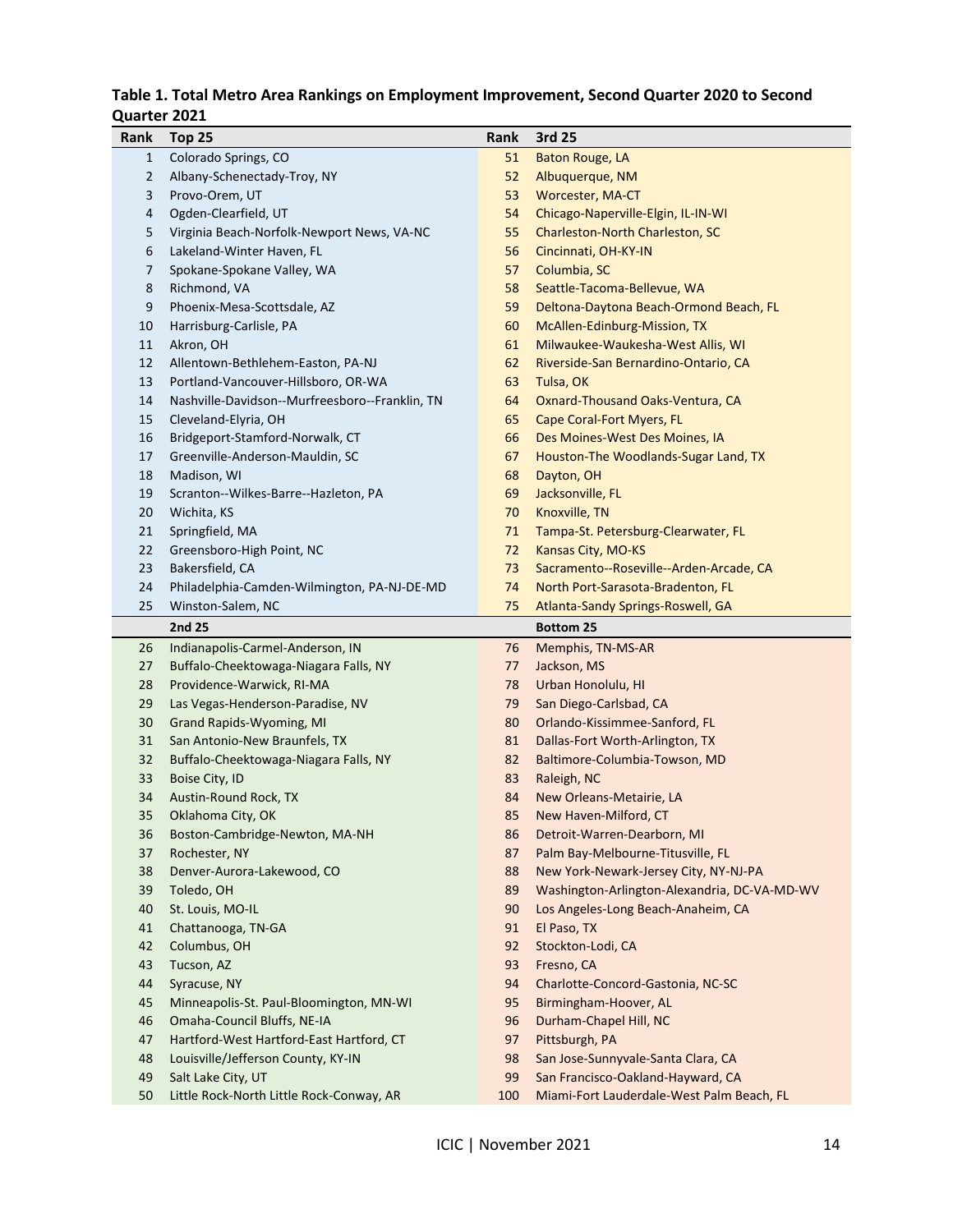| Rank           | Top 25                                         | Rank | 3rd 25                                     |
|----------------|------------------------------------------------|------|--------------------------------------------|
| 1              | Colorado Springs, CO                           | 51   | <b>McAllen-Edinburg-Mission, TX</b>        |
| 2              | Harrisburg-Carlisle, PA                        | 52   | Tulsa, OK                                  |
| 3              | Cincinnati, OH-KY-IN                           | 53   | St. Louis, MO-IL                           |
| $\overline{4}$ | Pittsburgh, PA                                 | 54   | Jacksonville, FL                           |
| 5              | Richmond, VA                                   | 55   | Seattle-Tacoma-Bellevue, WA                |
| 6              | Worcester, MA-CT                               | 56   | Memphis, TN-MS-AR                          |
| 7              | Provo-Orem, UT                                 | 57   | Providence-Warwick, RI-MA                  |
| 8              | Wichita, KS                                    | 58   | Las Vegas-Henderson-Paradise, NV           |
| 9              | Spokane-Spokane Valley, WA                     | 59   | El Paso, TX                                |
| 10             | Albany-Schenectady-Troy, NY                    | 60   | Des Moines-West Des Moines, IA             |
| 11             | Riverside-San Bernardino-Ontario, CA           | 61   | Virginia Beach-Norfolk-Newport News, VA-NC |
| 12             | Syracuse, NY                                   | 62   | Sacramento--Roseville--Arden-Arcade, CA    |
| 13             | Ogden-Clearfield, UT                           | 63   | Dayton, OH                                 |
| 14             | Cleveland-Elyria, OH                           | 64   | Chicago-Naperville-Elgin, IL-IN-WI         |
| 15             | Boston-Cambridge-Newton, MA-NH                 | 65   | Atlanta-Sandy Springs-Roswell, GA          |
| 16             | Boise City, ID                                 | 66   | Albuquerque, NM                            |
| 17             | Lakeland-Winter Haven, FL                      | 67   | Birmingham-Hoover, AL                      |
| 18             | Bridgeport-Stamford-Norwalk, CT                | 68   | Palm Bay-Melbourne-Titusville, FL          |
| 19             | Hartford-West Hartford-East Hartford, CT       | 69   | Charlotte-Concord-Gastonia, NC-SC          |
| 20             | Raleigh, NC                                    | 70   | Portland-Vancouver-Hillsboro, OR-WA        |
| 21             | Charleston-North Charleston, SC                | 71   | Baltimore-Columbia-Towson, MD              |
| 22             | Winston-Salem, NC                              | 72   | Tucson, AZ                                 |
| 23             | Bakersfield, CA                                | 73   | Oxnard-Thousand Oaks-Ventura, CA           |
| 24             | Akron, OH                                      | 74   | Toledo, OH                                 |
| 25             | North Port-Sarasota-Bradenton, FL              | 75   | Stockton-Lodi, CA                          |
|                |                                                |      |                                            |
|                |                                                |      |                                            |
|                | 2nd 25                                         |      | <b>Bottom 25</b>                           |
| 26             | Springfield, MA                                | 76   | Kansas City, MO-KS                         |
| 27             | Louisville/Jefferson County, KY-IN             | 77   | Milwaukee-Waukesha-West Allis, WI          |
| 28             | Philadelphia-Camden-Wilmington, PA-NJ-DE-MD    | 78   | Columbus, OH                               |
| 29             | Little Rock-North Little Rock-Conway, AR       | 79   | Dallas-Fort Worth-Arlington, TX            |
| 30             | Greensboro-High Point, NC                      | 80   | Orlando-Kissimmee-Sanford, FL              |
| 31             | Scranton--Wilkes-Barre--Hazleton, PA           | 81   | Allentown-Bethlehem-Easton, PA-NJ          |
| 32             | Washington-Arlington-Alexandria, DC            | 82   | Los Angeles-Long Beach-Anaheim, CA         |
| 33             | Minneapolis-St. Paul-Bloomington, MN-WI        | 83   | Houston-The Woodlands-Sugar Land, TX       |
| 34             | Buffalo-Cheektowaga-Niagara Falls, NY          | 84   | Omaha-Council Bluffs, NE-IA                |
| 35             | New Haven-Milford, CT                          | 85   | Durham-Chapel Hill, NC                     |
| 36             | Nashville-Davidson--Murfreesboro--Franklin, TN | 86   | San Diego-Carlsbad, CA                     |
| 37             | Oklahoma City, OK                              | 87   | Detroit-Warren-Dearborn, MI                |
| 38             | San Antonio-New Braunfels, TX                  | 88   | San Jose-Sunnyvale-Santa Clara, CA         |
| 39             | Phoenix-Mesa-Scottsdale, AZ                    | 89   | Madison, WI                                |
| 40             | Chattanooga, TN-GA                             | 90   | Jackson, MS                                |
| 41             | Deltona-Daytona Beach-Ormond Beach, FL         | 91   | Knoxville, TN                              |
| 42             | Columbia, SC                                   | 92   | New York-Newark-Jersey City, NY-NJ-PA      |
| 43             | Baton Rouge, LA                                | 93   | New Orleans-Metairie, LA                   |
| 44             | Buffalo-Cheektowaga-Niagara Falls, NY          | 94   | San Francisco-Oakland-Hayward, CA          |
| 45             | Greenville-Anderson-Mauldin, SC                | 95   | Salt Lake City, UT                         |
| 46             | Rochester, NY                                  | 96   | Denver-Aurora-Lakewood, CO                 |
| 47             | Cape Coral-Fort Myers, FL                      | 97   | Miami-Fort Lauderdale-West Palm Beach, FL  |
| 48             | Urban Honolulu, HI                             | 98   | Grand Rapids-Wyoming, MI                   |
| 49             | Tampa-St. Petersburg-Clearwater, FL            | 99   | Indianapolis-Carmel-Anderson, IN           |

#### **Table 2. Metro Area Rankings on Employment Improvement in Under-Resourced Communities, Second Quarter 2020 to Second Quarter 2021**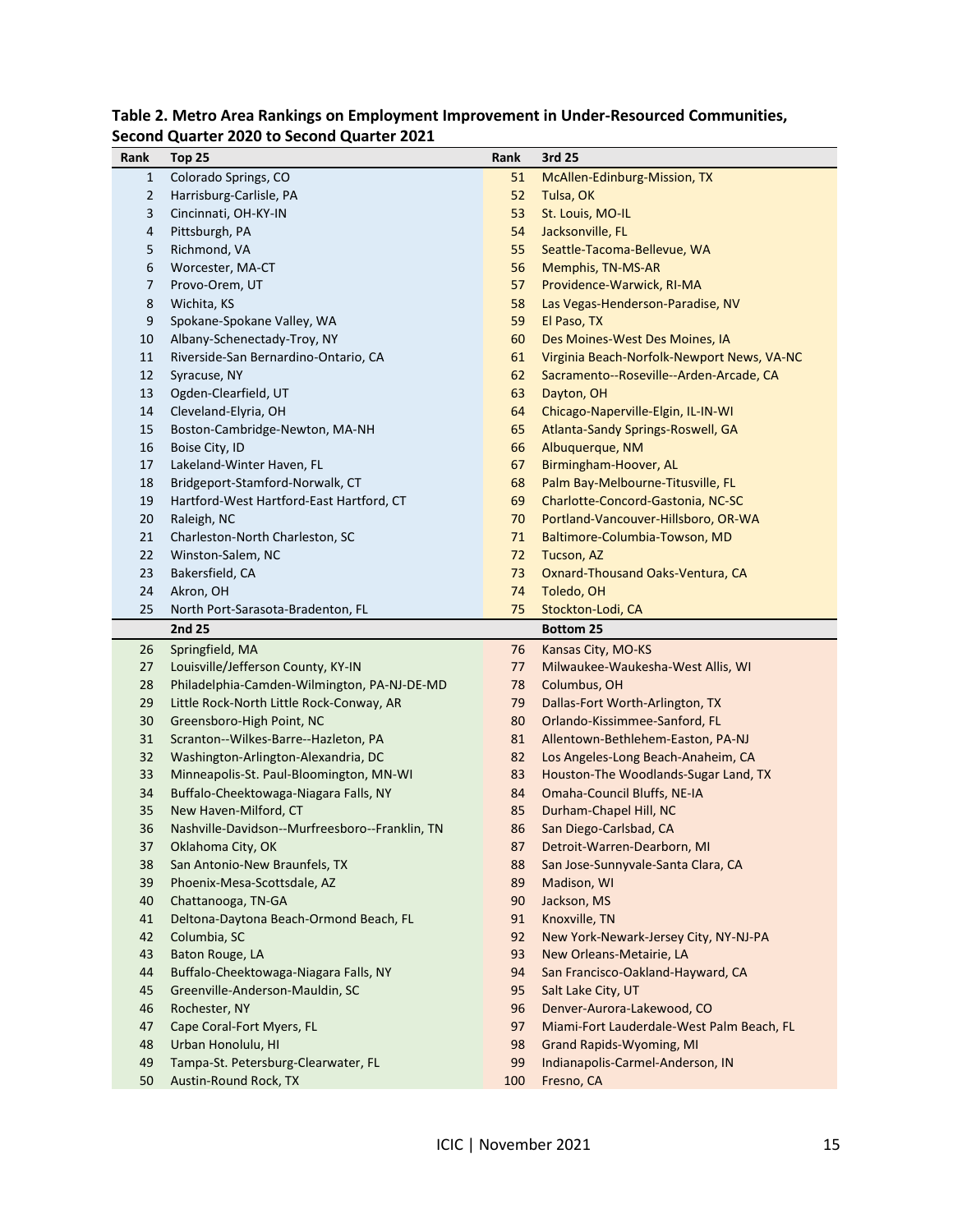| Rank         | Top 25                                      | Rank | 3rd 25                                         |
|--------------|---------------------------------------------|------|------------------------------------------------|
| $\mathbf{1}$ | Grand Rapids-Wyoming, MI                    | 51   | Columbia, SC                                   |
| 2            | Scranton--Wilkes-Barre--Hazleton, PA        | 52   | Charleston-North Charleston, SC                |
| 3            | Allentown-Bethlehem-Easton, PA-NJ           | 53   | Greensboro-High Point, NC                      |
| 4            | Pittsburgh, PA                              | 54   | Omaha-Council Bluffs, NE-IA                    |
| 5            | St. Louis, MO-IL                            | 55   | Phoenix-Mesa-Scottsdale, AZ                    |
| 6            | Providence-Warwick, RI-MA                   | 56   | <b>Baton Rouge, LA</b>                         |
| 7            | Rochester, NY                               | 57   | Provo-Orem, UT                                 |
| 8            | Philadelphia-Camden-Wilmington, PA-NJ-DE-MD | 58   | Nashville-Davidson--Murfreesboro--Franklin, TN |
| 9            | Madison, WI                                 | 59   | Tucson, AZ                                     |
| 10           | Toledo, OH                                  | 60   | Ogden-Clearfield, UT                           |
| 11           | Cincinnati, OH-KY-IN                        | 61   | Denver-Aurora-Lakewood, CO                     |
| 12           | Indianapolis-Carmel-Anderson, IN            | 62   | Wichita, KS                                    |
| 13           | Harrisburg-Carlisle, PA                     | 63   | New Orleans-Metairie, LA                       |
| 14           | Greenville-Anderson-Mauldin, SC             | 64   | Oklahoma City, OK                              |
| 15           | Chicago-Naperville-Elgin, IL-IN-WI          | 65   | New Haven-Milford, CT                          |
| 16           | Hartford-West Hartford-East Hartford, CT    | 66   | Riverside-San Bernardino-Ontario, CA           |
| 17           | Birmingham-Hoover, AL                       | 67   | Raleigh, NC                                    |
| 18           | Buffalo-Cheektowaga-Niagara Falls, NY       | 68   | Albuquerque, NM                                |
| 19           | Worcester, MA-CT                            | 69   | Buffalo-Cheektowaga-Niagara Falls, NY          |
| 20           | Boise City, ID                              | 70   | Salt Lake City, UT                             |
| 21           | Milwaukee-Waukesha-West Allis, WI           | 71   | Palm Bay-Melbourne-Titusville, FL              |
| 22           | Columbus, OH                                | 72   | Cape Coral-Fort Myers, FL                      |
| 23           | Lakeland-Winter Haven, FL                   | 73   | Fresno, CA                                     |
| 24           | Dayton, OH                                  | 74   | Deltona-Daytona Beach-Ormond Beach, FL         |
| 25           | Cleveland-Elyria, OH                        | 75   | McAllen-Edinburg-Mission, TX                   |
|              | 2nd 25                                      |      | <b>Bottom 25</b>                               |
| 26           | Bridgeport-Stamford-Norwalk, CT             | 76   | North Port-Sarasota-Bradenton, FL              |
| 27           | Kansas City, MO-KS                          | 77   | Durham-Chapel Hill, NC                         |
| 28           | Boston-Cambridge-Newton, MA-NH              | 78   | San Diego-Carlsbad, CA                         |
| 29           | Las Vegas-Henderson-Paradise, NV            | 79   | New York-Newark-Jersey City, NY-NJ-PA          |
| 30           | Springfield, MA                             | 80   | Baltimore-Columbia-Towson, MD                  |
| 31           | Virginia Beach-Norfolk-Newport News, VA-NC  | 81   | Sacramento--Roseville--Arden-Arcade, CA        |
| 32           | Detroit-Warren-Dearborn, MI                 | 82   | Charlotte-Concord-Gastonia, NC-SC              |
| 33           | Louisville/Jefferson County, KY-IN          | 83   | Oxnard-Thousand Oaks-Ventura, CA               |
| 34           | Memphis, TN-MS-AR                           | 84   | Tampa-St. Petersburg-Clearwater, FL            |
| 35           | Minneapolis-St. Paul-Bloomington, MN-WI     | 85   | El Paso, TX                                    |
| 36           | Jackson, MS                                 | 86   | Portland-Vancouver-Hillsboro, OR-WA            |
| 37           | Albany-Schenectady-Troy, NY                 | 87   | Des Moines-West Des Moines, IA                 |
| 38           | Bakersfield, CA                             | 88   | <b>Austin-Round Rock, TX</b>                   |
| 39           | Akron, OH                                   | 89   | Orlando-Kissimmee-Sanford, FL                  |
| 40           | Seattle-Tacoma-Bellevue, WA                 | 90   | Jacksonville, FL                               |
| 41           | Tulsa, OK                                   | 91   | Urban Honolulu, HI                             |
| 42           | Richmond, VA                                | 92   | Dallas-Fort Worth-Arlington, TX                |
| 43           | San Antonio-New Braunfels, TX               | 93   | Los Angeles-Long Beach-Anaheim, CA             |
| 44           | Syracuse, NY                                | 94   | Atlanta-Sandy Springs-Roswell, GA              |
| 45           | Winston-Salem, NC                           | 95   | Houston-The Woodlands-Sugar Land, TX           |
| 46           | Chattanooga, TN-GA                          | 96   | Knoxville, TN                                  |
| 47           | Little Rock-North Little Rock-Conway, AR    | 97   | San Jose-Sunnyvale-Santa Clara, CA             |
| 48           | Stockton-Lodi, CA                           | 98   | Washington-Arlington-Alexandria, DC-VA-MD-WV   |
| 49           | Spokane-Spokane Valley, WA                  | 99   | San Francisco-Oakland-Hayward, CA              |
| 50           | Colorado Springs, CO                        | 100  | Miami-Fort Lauderdale-West Palm Beach, FL      |

# **Table 3. Metro Area Rankings on Employment Improvement for Small Businesses with 1-4 Employees, Second Quarter 2020 to Second Quarter 2021**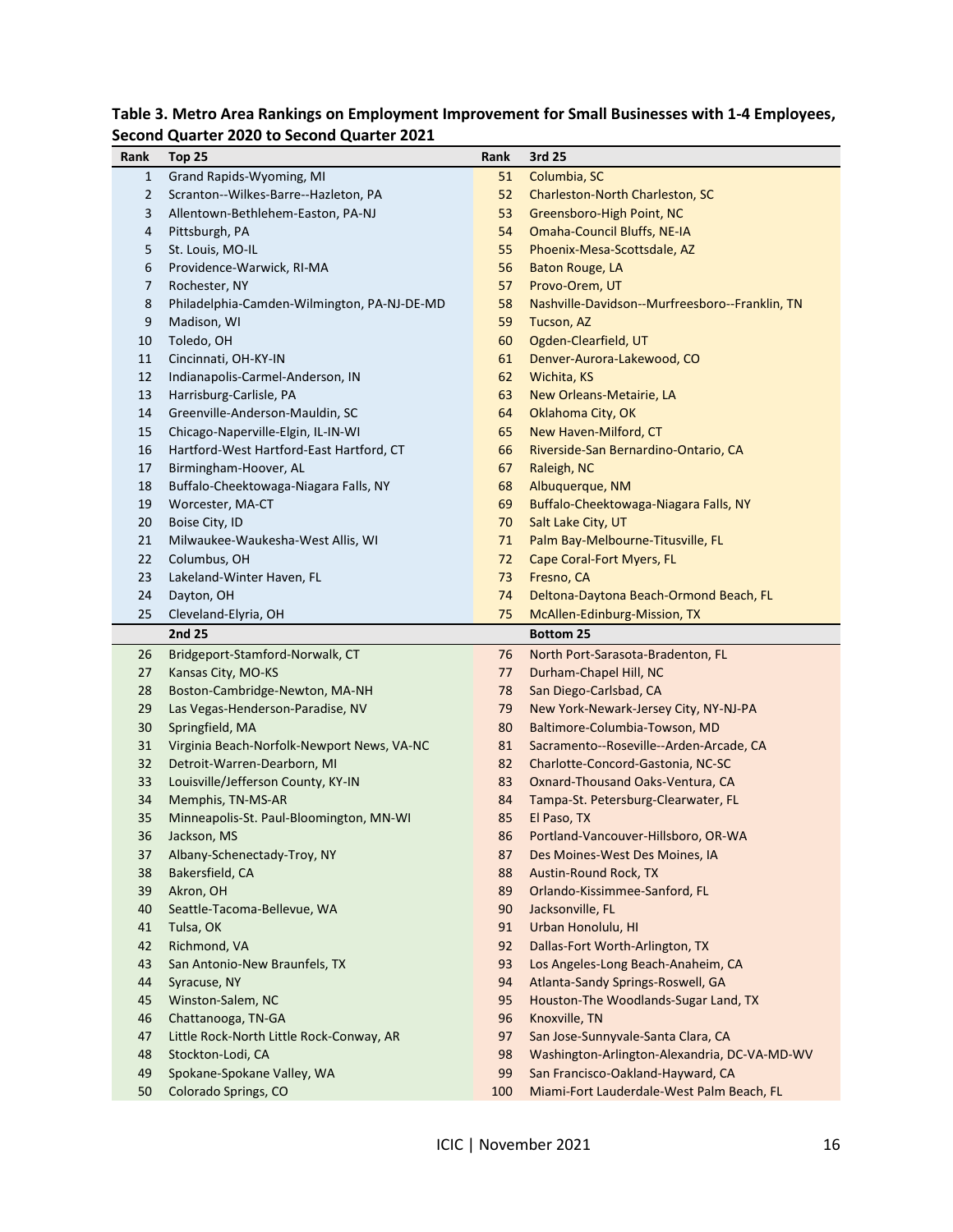| Table 4. Metro Area Rankings on Employment Improvement in Black-Owned Businesses, Second |  |
|------------------------------------------------------------------------------------------|--|
| <b>Quarter 2020 to Second Quarter 2021</b>                                               |  |

| Rank         | Top 25                                      | Rank | 3rd 25                                                  |
|--------------|---------------------------------------------|------|---------------------------------------------------------|
| $\mathbf{1}$ | Scranton--Wilkes-Barre--Hazleton, PA        | 51   | San Antonio-New Braunfels, TX                           |
| 2            | Greenville-Anderson-Mauldin, SC             | 52   | Sacramento--Roseville--Arden-Arcade, CA                 |
| 3            | McAllen-Edinburg-Mission, TX                | 53   | Bakersfield, CA                                         |
| 4            | Toledo, OH                                  | 54   | Columbia, SC                                            |
| 5            | Syracuse, NY                                | 55   | New York-Newark-Jersey City, NY-NJ-PA                   |
| 6            | Providence-Warwick, RI-MA                   | 56   | Buffalo-Cheektowaga-Niagara Falls, NY                   |
| 7            | El Paso, TX                                 | 57   | Albany-Schenectady-Troy, NY                             |
| 8            | Milwaukee-Waukesha-West Allis, WI           | 58   | Riverside-San Bernardino-Ontario, CA                    |
| 9            | Boise City, ID                              | 59   | Dayton, OH                                              |
| 10           | Phoenix-Mesa-Scottsdale, AZ                 | 60   | Tucson, AZ                                              |
| 11           | Rochester, NY                               | 61   | Atlanta-Sandy Springs-Roswell, GA                       |
| 12           | Salt Lake City, UT                          | 62   | Orlando-Kissimmee-Sanford, FL                           |
| 13           | Las Vegas-Henderson-Paradise, NV            | 63   | Baton Rouge, LA                                         |
| 14           | Jackson, MS                                 | 64   | Deltona-Daytona Beach-Ormond Beach, FL                  |
| 15           | Akron, OH                                   | 65   | Baltimore-Columbia-Towson, MD                           |
| 16           | Cincinnati, OH-KY-IN                        | 66   | Cape Coral-Fort Myers, FL                               |
| 17           | Hartford-West Hartford-East Hartford, CT    | 67   | Louisville/Jefferson County, KY-IN                      |
| 18           | Harrisburg-Carlisle, PA                     | 68   | Stockton-Lodi, CA                                       |
| 19           | Tulsa, OK                                   | 69   | Greensboro-High Point, NC                               |
| 20           | Denver-Aurora-Lakewood, CO                  | 70   | Jacksonville, FL                                        |
| 21           | Philadelphia-Camden-Wilmington, PA-NJ-DE-MD | 71   | Nashville-Davidson--Murfreesboro--Franklin, TN          |
| 22           | Charleston-North Charleston, SC             | 72   | Washington-Arlington-Alexandria, DC-VA-MD-WV            |
| 23           | Colorado Springs, CO                        | 73   | Durham-Chapel Hill, NC                                  |
| 24           | Little Rock-North Little Rock-Conway, AR    | 74   | San Jose-Sunnyvale-Santa Clara, CA                      |
| 25           | Chicago-Naperville-Elgin, IL-IN-WI          | 75   | Indianapolis-Carmel-Anderson, IN                        |
|              |                                             |      |                                                         |
|              | 2nd 25                                      |      | <b>Bottom 25</b>                                        |
| 26           | St. Louis, MO-IL                            | 76   | North Port-Sarasota-Bradenton, FL                       |
| 27           | Cleveland-Elyria, OH                        | 77   | Buffalo-Cheektowaga-Niagara Falls, NY                   |
| 28           | Ogden-Clearfield, UT                        | 78   | Houston-The Woodlands-Sugar Land, TX                    |
| 29           | Memphis, TN-MS-AR                           | 79   | Oklahoma City, OK                                       |
| 30           | Columbus, OH                                | 80   | Birmingham-Hoover, AL                                   |
| 31           | Minneapolis-St. Paul-Bloomington, MN-WI     | 81   | Oxnard-Thousand Oaks-Ventura, CA                        |
| 32           | Kansas City, MO-KS                          | 82   | New Orleans-Metairie, LA                                |
| 33           | Albuquerque, NM                             | 83   | Los Angeles-Long Beach-Anaheim, CA                      |
| 34           | Pittsburgh, PA                              | 84   | Dallas-Fort Worth-Arlington, TX                         |
| 35           | Springfield, MA                             | 85   | Chattanooga, TN-GA                                      |
| 36           | Seattle-Tacoma-Bellevue, WA                 | 86   | New Haven-Milford, CT                                   |
| 37           | Omaha-Council Bluffs, NE-IA                 | 87   | Austin-Round Rock, TX                                   |
| 38           | Allentown-Bethlehem-Easton, PA-NJ           | 88   | Detroit-Warren-Dearborn, MI                             |
| 39           | Boston-Cambridge-Newton, MA-NH              | 89   | Tampa-St. Petersburg-Clearwater, FL                     |
| 40           | Bridgeport-Stamford-Norwalk, CT             | 90   | Knoxville, TN                                           |
| 41           | Worcester, MA-CT                            | 91   | Fresno, CA                                              |
| 42           | Des Moines-West Des Moines, IA              | 92   | Miami-Fort Lauderdale-West Palm Beach, FL               |
| 43           | Spokane-Spokane Valley, WA                  | 93   | Raleigh, NC                                             |
| 44           | Winston-Salem, NC                           | 94   | San Diego-Carlsbad, CA                                  |
| 45           | Wichita, KS                                 | 95   | Madison, WI                                             |
| 46           | Provo-Orem, UT                              | 96   | Palm Bay-Melbourne-Titusville, FL                       |
| 47           | Portland-Vancouver-Hillsboro, OR-WA         | 97   | San Francisco-Oakland-Hayward, CA                       |
| 48           | Richmond, VA                                | 98   | Lakeland-Winter Haven, FL                               |
| 49           | Virginia Beach-Norfolk-Newport News, VA-NC  | 99   | Charlotte-Concord-Gastonia, NC-SC<br>Urban Honolulu, HI |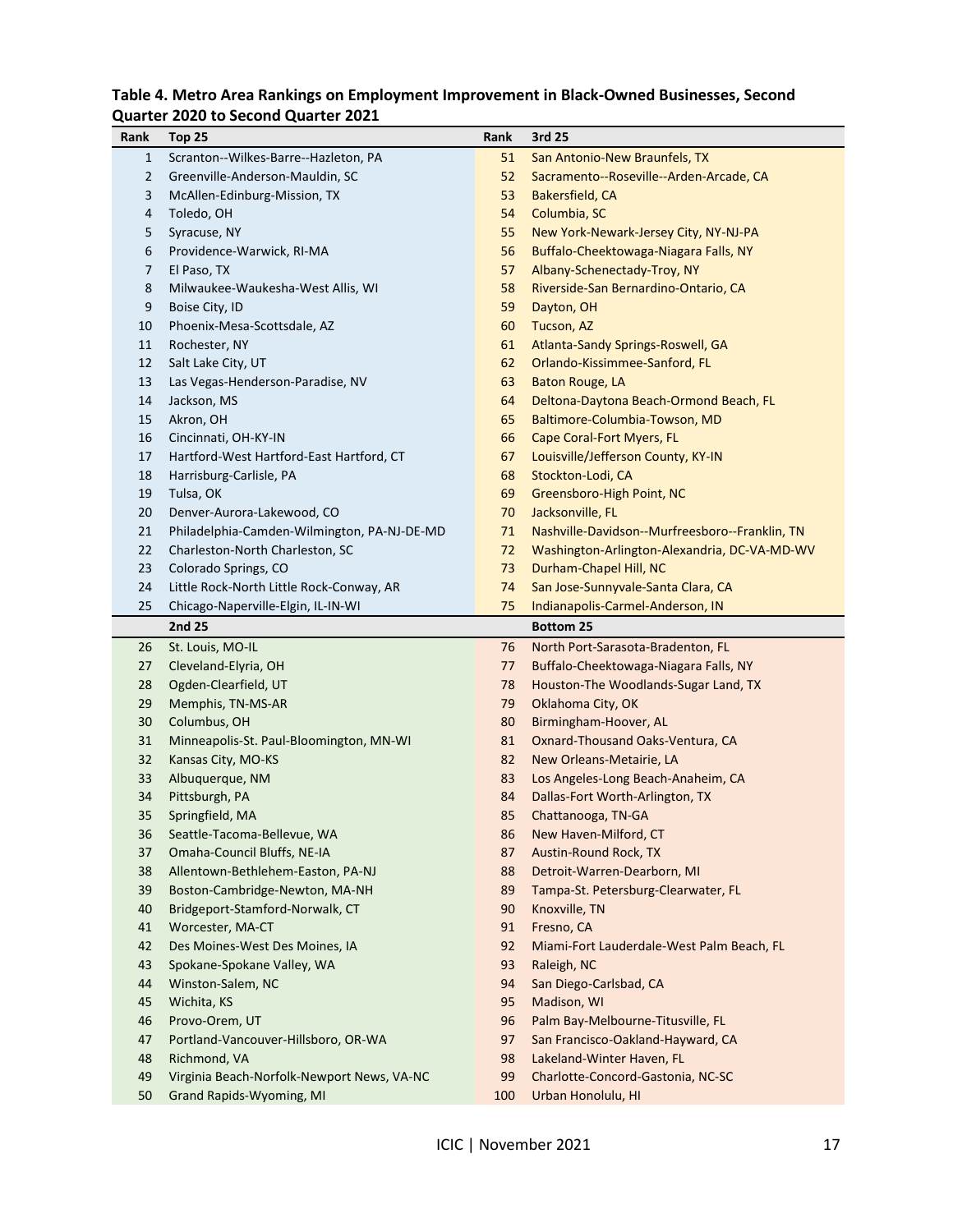| Rank           | Top 25                                      | Rank | 3rd 25                                         |
|----------------|---------------------------------------------|------|------------------------------------------------|
| $\mathbf{1}$   | Jackson, MS                                 | 51   | San Antonio-New Braunfels, TX                  |
| $\overline{2}$ | Spokane-Spokane Valley, WA                  | 52   | El Paso, TX                                    |
| 3              | Madison, WI                                 | 53   | Greenville-Anderson-Mauldin, SC                |
| 4              | Kansas City, MO-KS                          | 54   | Stockton-Lodi, CA                              |
| 5              | Salt Lake City, UT                          | 55   | <b>Grand Rapids-Wyoming, MI</b>                |
| 6              | Ogden-Clearfield, UT                        | 56   | Urban Honolulu, HI                             |
| 7              | Buffalo-Cheektowaga-Niagara Falls, NY       | 57   | Akron, OH                                      |
| 8              | St. Louis, MO-IL                            | 58   | Little Rock-North Little Rock-Conway, AR       |
| 9              | Colorado Springs, CO                        | 59   | McAllen-Edinburg-Mission, TX                   |
| 10             | Boise City, ID                              | 60   | Syracuse, NY                                   |
| 11             | Provo-Orem, UT                              | 61   | <b>Worcester, MA-CT</b>                        |
| 12             | Cleveland-Elyria, OH                        | 62   | New York-Newark-Jersey City, NY-NJ-PA          |
| 13             | Rochester, NY                               | 63   | Oklahoma City, OK                              |
| 14             | Virginia Beach-Norfolk-Newport News, VA-NC  | 64   | Jacksonville, FL                               |
| 15             | Scranton--Wilkes-Barre--Hazleton, PA        | 65   | Springfield, MA                                |
| 16             | Chicago-Naperville-Elgin, IL-IN-WI          | 66   | Boston-Cambridge-Newton, MA-NH                 |
| 17             | Milwaukee-Waukesha-West Allis, WI           | 67   | New Orleans-Metairie, LA                       |
| 18             | Dayton, OH                                  | 68   | Durham-Chapel Hill, NC                         |
| 19             | Providence-Warwick, RI-MA                   | 69   | Fresno, CA                                     |
| 20             | Bakersfield, CA                             | 70   | Washington-Arlington-Alexandria, DC-VA-MD-WV   |
| 21             | Detroit-Warren-Dearborn, MI                 | 71   | Cape Coral-Fort Myers, FL                      |
| 22             | Baton Rouge, LA                             | 72   | San Jose-Sunnyvale-Santa Clara, CA             |
| 23             | Chattanooga, TN-GA                          | 73   | Palm Bay-Melbourne-Titusville, FL              |
| 24             | Toledo, OH                                  | 74   | Riverside-San Bernardino-Ontario, CA           |
| 25             | Seattle-Tacoma-Bellevue, WA                 | 75   | Birmingham-Hoover, AL                          |
|                | 2nd 25                                      |      | <b>Bottom 25</b>                               |
| 26             | Minneapolis-St. Paul-Bloomington, MN-WI     | 76   | Memphis, TN-MS-AR                              |
| 27             | Pittsburgh, PA                              | 77   | Albany-Schenectady-Troy, NY                    |
| 28             | Las Vegas-Henderson-Paradise, NV            | 78   | San Diego-Carlsbad, CA                         |
| 29             | Harrisburg-Carlisle, PA                     | 79   | San Francisco-Oakland-Hayward, CA              |
| 30             | Allentown-Bethlehem-Easton, PA-NJ           | 80   | Nashville-Davidson--Murfreesboro--Franklin, TN |
| 31             | Richmond, VA                                | 81   | Greensboro-High Point, NC                      |
| 32             | Philadelphia-Camden-Wilmington, PA-NJ-DE-MD | 82   | Tampa-St. Petersburg-Clearwater, FL            |
| 33             | Phoenix-Mesa-Scottsdale, AZ                 | 83   | Winston-Salem, NC                              |
| 34             | Buffalo-Cheektowaga-Niagara Falls, NY       | 84   | Baltimore-Columbia-Towson, MD                  |
| 35             | Wichita, KS                                 | 85   | Columbia, SC                                   |
| 36             | Omaha-Council Bluffs, NE-IA                 | 86   | North Port-Sarasota-Bradenton, FL              |
| 37             | Denver-Aurora-Lakewood, CO                  | 87   | Los Angeles-Long Beach-Anaheim, CA             |
| 38             | Tucson, AZ                                  | 88   | Raleigh, NC                                    |
| 39             | Oxnard-Thousand Oaks-Ventura, CA            | 89   | Houston-The Woodlands-Sugar Land, TX           |
| 40             | Louisville/Jefferson County, KY-IN          | 90   | Austin-Round Rock, TX                          |
| 41             | Albuquerque, NM                             | 91   | Orlando-Kissimmee-Sanford, FL                  |
| 42             | Indianapolis-Carmel-Anderson, IN            | 92   | Charlotte-Concord-Gastonia, NC-SC              |
| 43             | Portland-Vancouver-Hillsboro, OR-WA         | 93   | Bridgeport-Stamford-Norwalk, CT                |
| 44             | Columbus, OH                                | 94   | Dallas-Fort Worth-Arlington, TX                |
| 45             | Tulsa, OK                                   | 95   | Deltona-Daytona Beach-Ormond Beach, FL         |
| 46             | Cincinnati, OH-KY-IN                        | 96   | New Haven-Milford, CT                          |
| 47             | Atlanta-Sandy Springs-Roswell, GA           | 97   | Charleston-North Charleston, SC                |
| 48             | Lakeland-Winter Haven, FL                   | 98   | Miami-Fort Lauderdale-West Palm Beach, FL      |
| 49             | Sacramento--Roseville--Arden-Arcade, CA     | 99   | Knoxville, TN                                  |
| 50             | Hartford-West Hartford-East Hartford, CT    | 100  | Des Moines-West Des Moines, IA                 |

# **Table 5. Metro Area Rankings on Employment Improvement in Hispanic- or Latino-Owned Businesses, Second Quarter 2020 to Second Quarter 2021**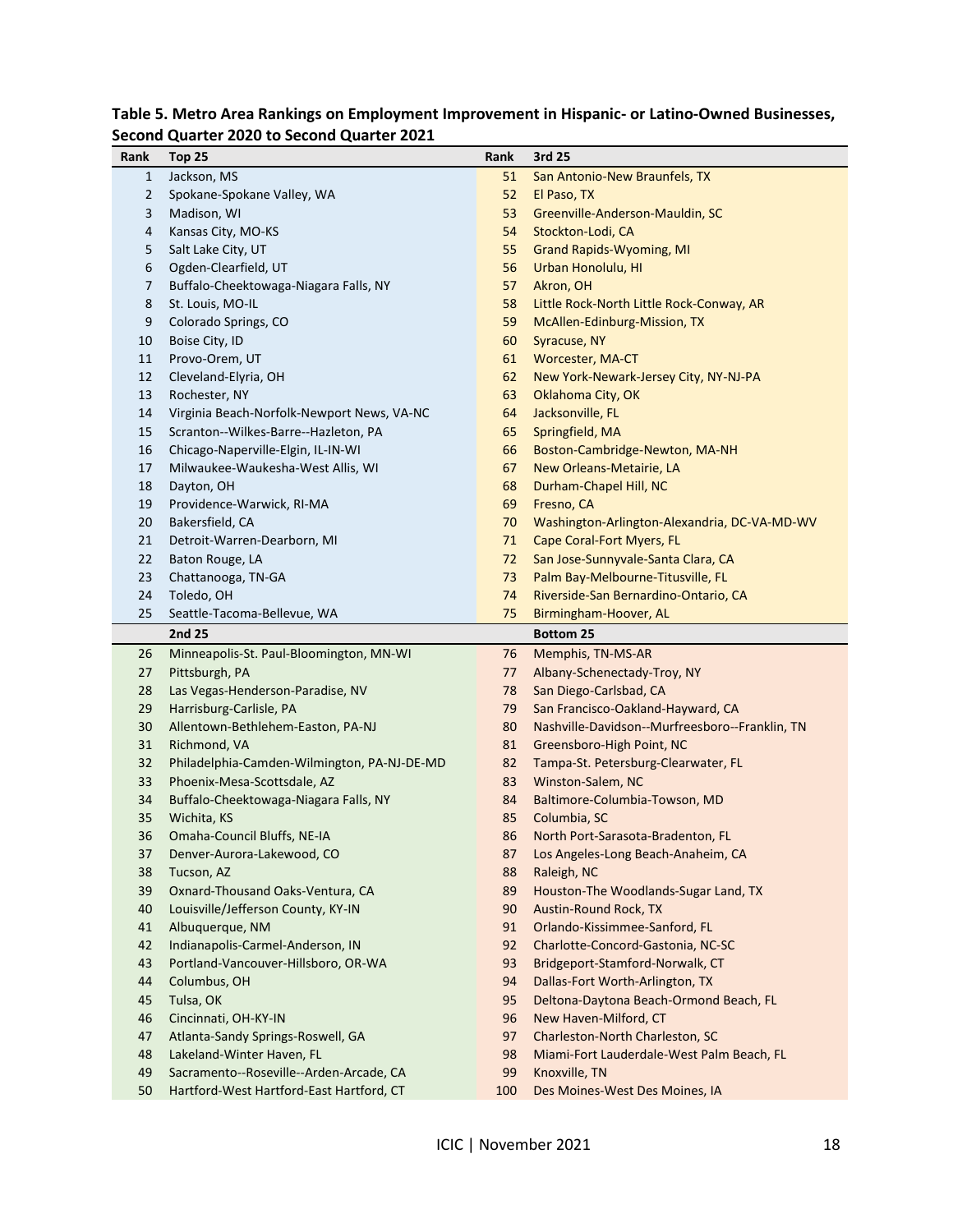#### **Metro Focus: Miami**

For each quarter in this report series, one of the Top 100 Metros will be selected for a deeper evaluation using data available from our data [dashboard](http://youreconomy.org/topmetrorecoverytracker)*.* This is not intended to be an exhaustive analysis of a metro area but merely an example of some of the key results that can be found using data from the [dashboard.](http://youreconomy.org/topmetrorecoverytracker)

As stated above, the Miami-Fort Lauderdale-West Palm Beach ("Miami") metro area suffered the worst employment loss of any of the top 100 metros since the start of the pandemic. By the second quarter of 2021, Miami's employment was 86 percent of its second quarter 2020 level. This compares with a drop to 91 percent for all top 100 metros. However, during the most recent quarter Miami improved more strongly than the top 100 metro areas as a whole.



**Figure 8. Employment in Miami Compared with Top 100 Metros** Percent of employment in the second quarter of 2020

As in the top 100 metros as a whole, Miami's under-resourced communities fared slightly better in their jobs recovery than other parts of the metro area. In the second quarter of 2021, the URCs had 87 percent of the jobs they had at the start of the pandemic, compared to 86 percent for other parts of the metro area.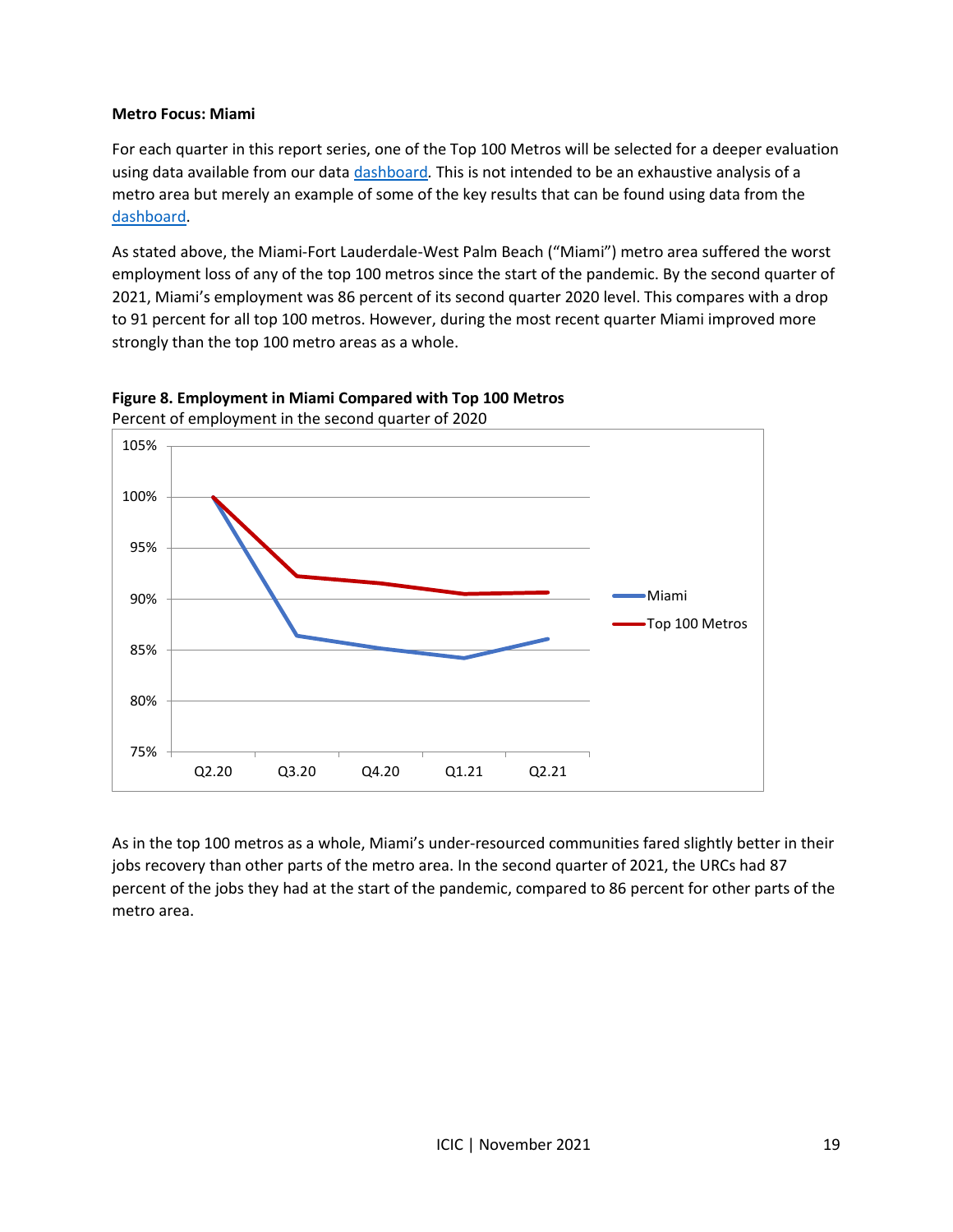#### **Figure 9. Employment in Miami's Under-Resourced Communities (URC) Compared with Other Parts of the Metro Area (OMA)**



Percent of employment in the second quarter of 2020

Within Miami's under-resourced communities, jobs in Hispanic- or Latino-owned businesses were initially impacted more severely by the economic downturn than those in businesses owned by other people of color and white-owned businesses.<sup>4</sup> However, over the most recent quarter employment in Hispanic- or Latino-owned businesses rebounded strongly.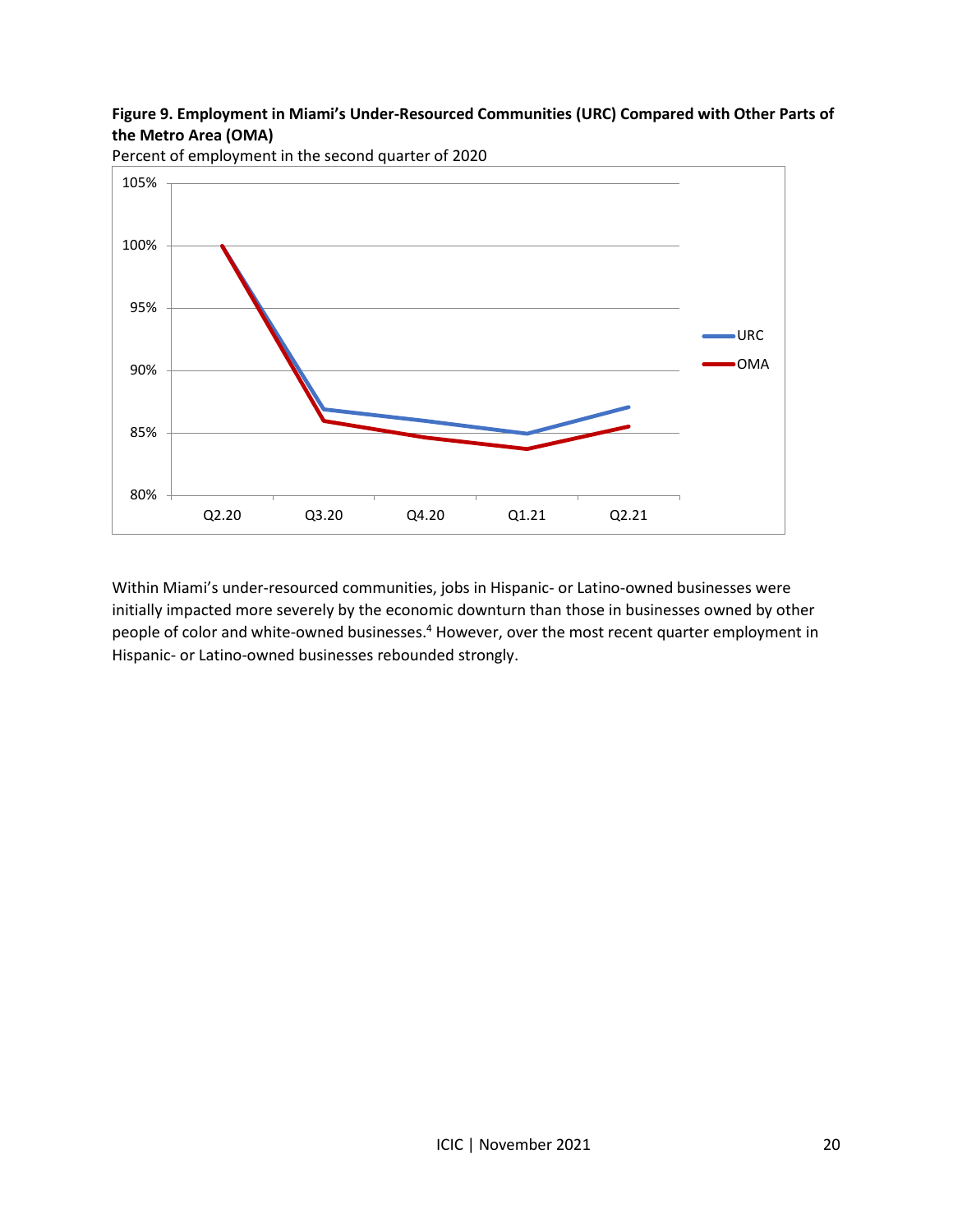# **Figure 10. Hispanic- or Latino-Owned Businesses in Miami's Under-Resourced Communities (URC) Compared with Miami's URC As a Whole**



Percent of employment in the second quarter of 2020

The employment impact of the downturn in Miami's under-resourced communities differed widely by industry. Accommodation and food services, retail, and manufacturing were the hardest hit and recovered little in recent quarters. In contrast, construction, healthcare, and entertainment were not as badly impacted and began to recover jobs more rapidly than the other industries.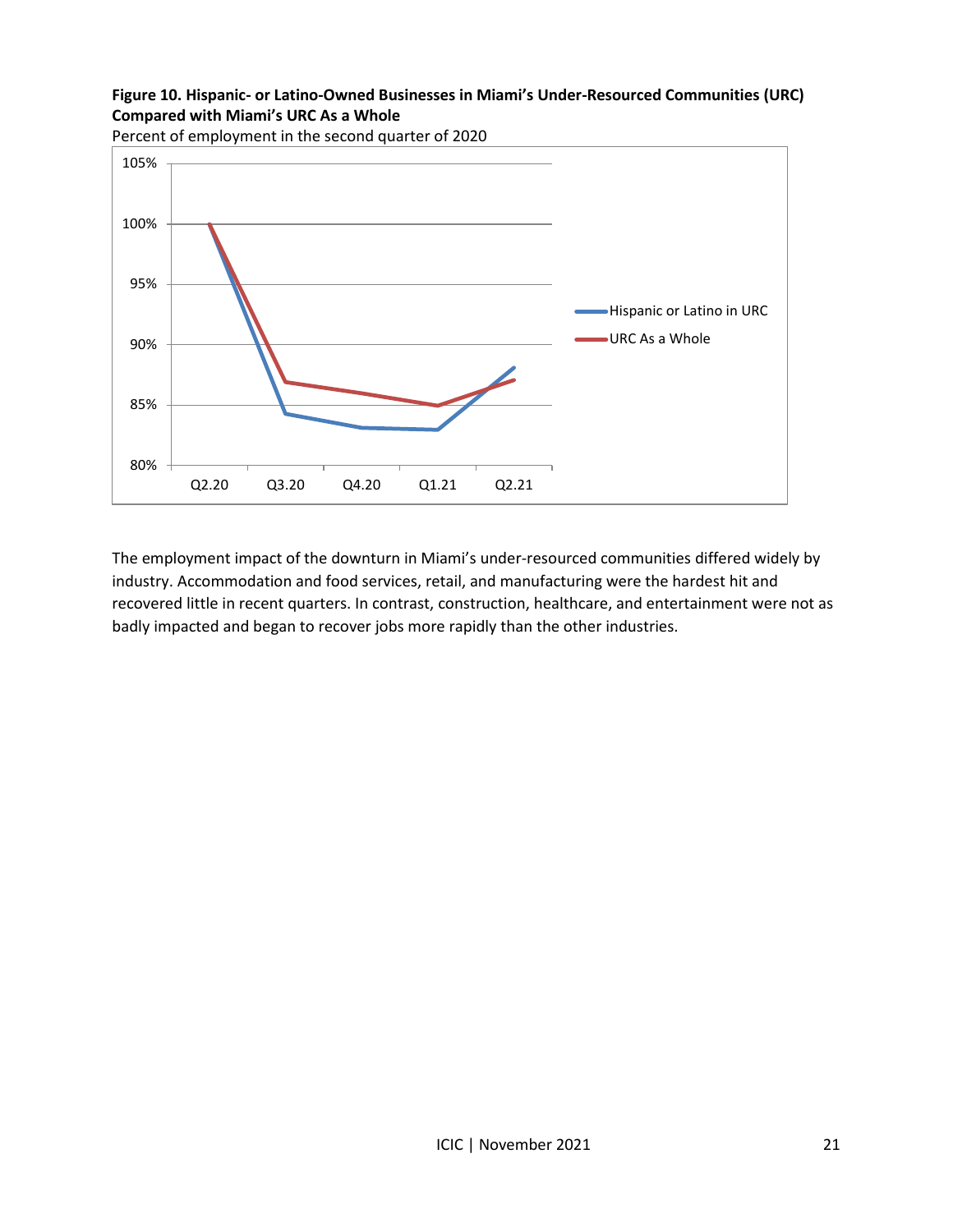

**Figure 11. Employment in Selected Industries in Miami's Under-Resourced Communities** Percent of employment in the second quarter of 2020

In Miami's under-resourced communities, the smallest businesses suffered the most severe job losses when compared to businesses of other sizes, just as previously shown for the top 100 metros as a whole. This contrast is most apparent when comparing businesses with one to four employees and those with 100 or more employees. From the second quarter of 2020 to the second quarter of 2021, the smallest businesses shed 25 percent of their jobs (a total of 63,313 jobs), whereas employment at the largest businesses dropped by 4 percent (10,544 jobs). However, during the second quarter of 2021 employment in the smallest businesses began to recover strongly while employment among the largest continued to slump.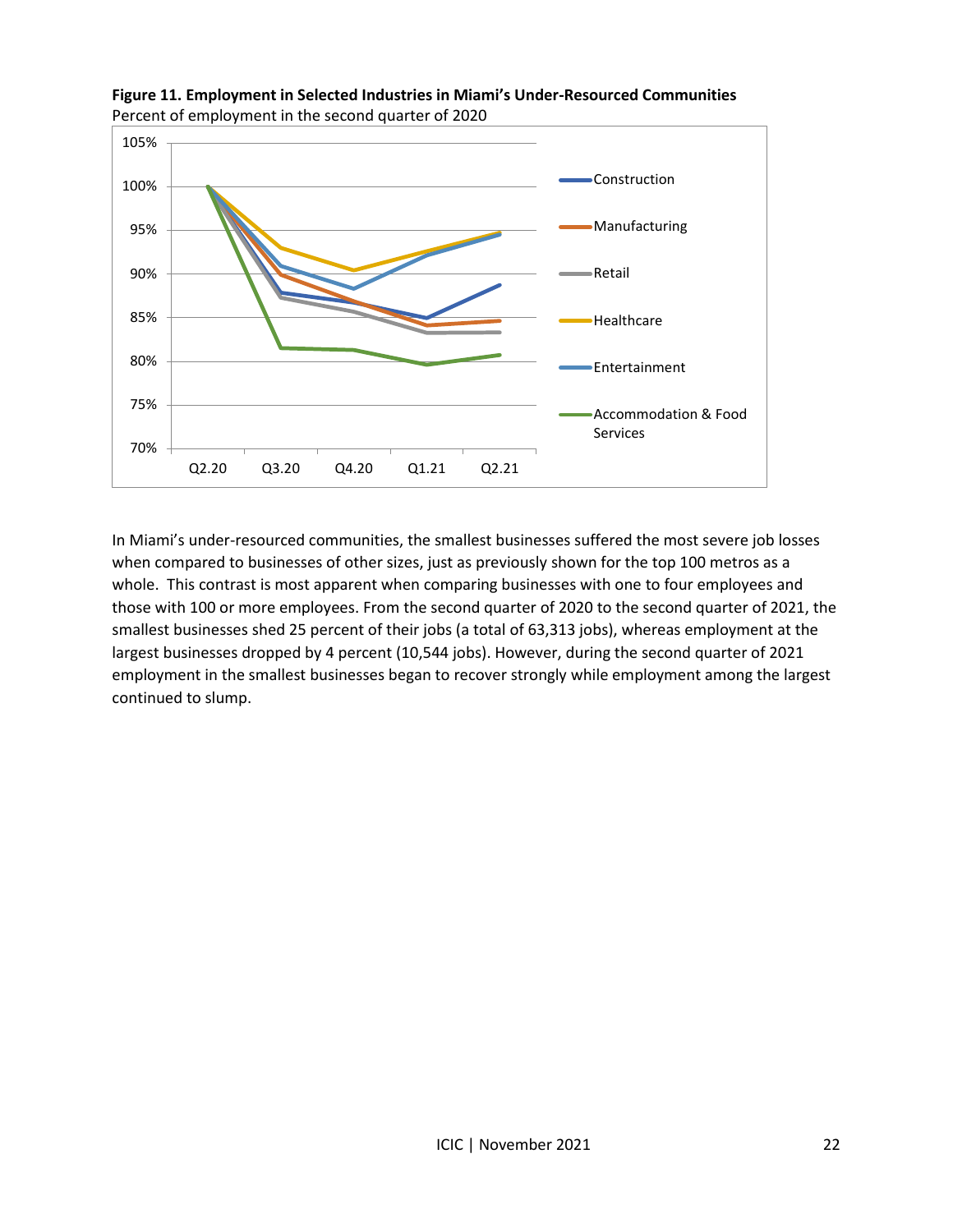



Percent of employment in the second quarter of 2020